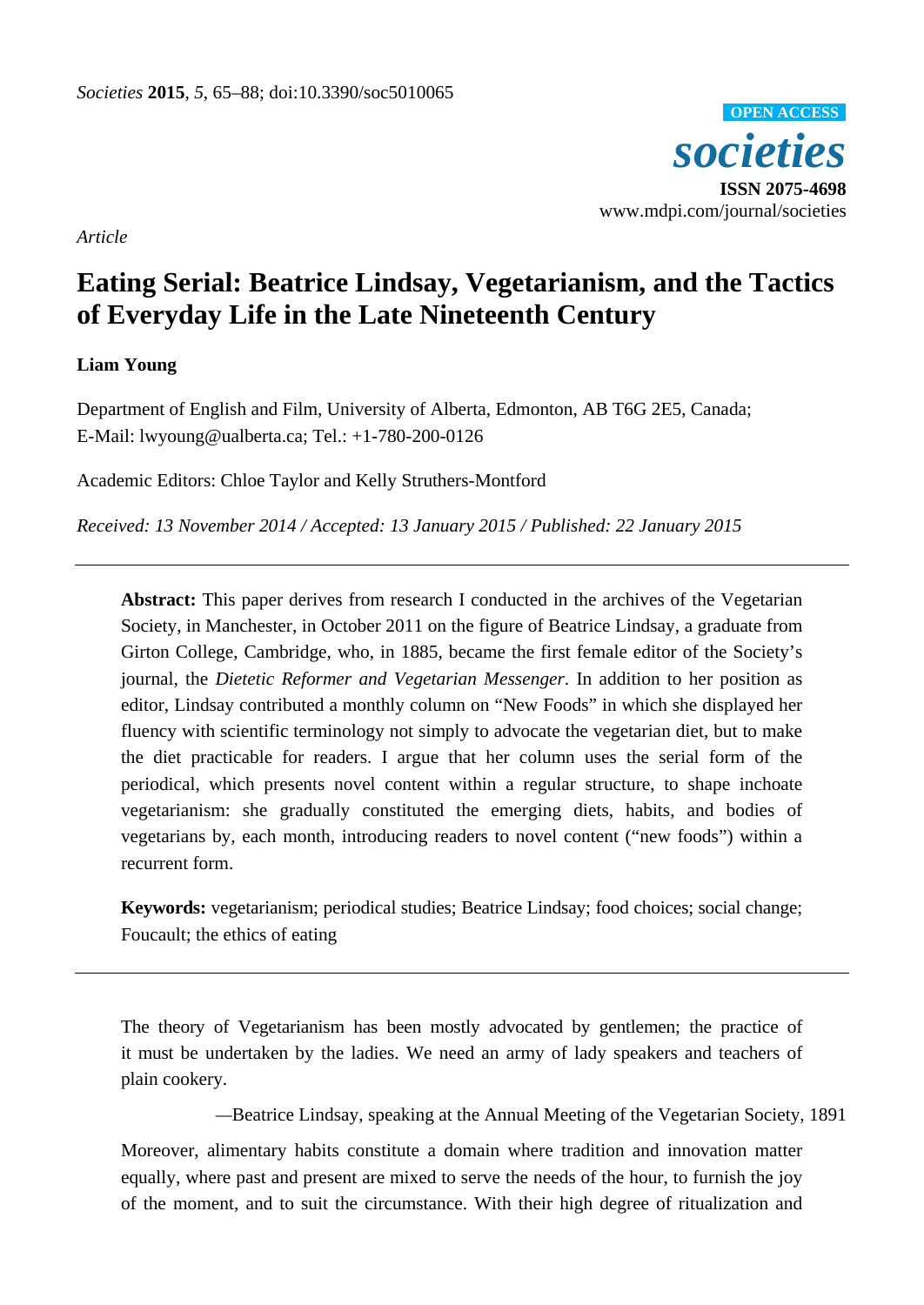their strong affective investment, culinary activities are for many women of all ages a place of happiness, pleasure, and discovery.

—Luce Giard, *The Practice of Everyday Life Volume 2*

# **1. Introduction**

 $\overline{a}$ 

In July 1883, the official organ of the Vegetarian Society, the *Dietetic Reformer and Vegetarian Messenger*, announced that one of its subscribers, Beatrice Lindsay, a student at Girton College, Cambridge, had recently passed her examinations in Natural Science with honours [1] (p. 200). Two years later, in 1885, the journal appointed Lindsay as its editor, making her the first female editor in its history [2] (p. 256). Other than these details and a handful of other facts that I have gleaned from the pages of the *Vegetarian Messenger*, I know little about the life of "Miss Beatrice Lindsay." [1](#page-1-0) She does not figure prominently in the academic studies of the movements she supported—vegetarianism, feminism, and animal rights—possibly because her tactics, particularly in the case of vegetarianism, targeted everyday routines rather than political or legal reform. As a "Girton Girl" and the editor of a humanitarian organ, Lindsay was both a product and agent of social change. Her advanced education and employment outside of the home align her with the characteristics of the emerging "New Woman", while her work in press provides us with a nodal point to examine the late-Victorian intersection of vegetarianism and feminism. Lindsay contributed to scientific journals—her meticulously illustrated paper "On the Avian Sternum" for the Zoological Society established her as an oft-cited authority on the subject [3]—and in the 1890s she embarked on a career in popular science: in 1895 she published a comprehensive *Introduction to the Study of Zoology*, which she intended both as a guide to the amateur and as lesson in humane science [4], and in 1902 she issued *The Story of Animal Life* as part of George Newness's series, the *Library of Useful Stories* [5]. Her literary output for the Vegetarian Society—book reviews, editorials, columns on cookery, and, importantly, correspondence with contemporary feminist journals—falls within the category of ephemera, but, as I want to contend, this material is significant precisely for its ephemerality and engagement with the quotidian. In her monthly interactions with readers, she blended New Journalistic intimacy with scientific terminology, at once challenging the masculine ownership of science and enabling her female readers to transform daily routines into "a place of happiness, pleasure, and discovery" [6] (p. 151), as my epigraph from Luce Giard puts it. Vegetarians and animal rights activists from the nineteenth century are often heralded for being ahead of their times—indeed, these are precisely the terms that Peter Singer, the contemporary philosopher of ethics, uses to introduce the 1980 reissue of Henry Salt's *Animals' Rights Considered in Relation to Social Progress* [7] (p. x). By contrast, I suggest that Lindsay's imbrication in her times and in the "periodical time" [8] (p. 183) of Victorian print culture allowed her to respond to the needs of her readers, and to popularize the eccentric practice of vegetarianism. Serialization in the nineteenth century (the publication of novels and essays in ongoing installments or part-issues) developed into a widespread strategy by which editors and publishers cultivated "ritualized patterns of consumption" [9] (p. 41) among readers. Beatrice Lindsay, I argue, deployed the economy of

<span id="page-1-0"></span><sup>1</sup> I am grateful to Susan Furmage, the current Enquires and Advocacy Officer of the Vegetarian Society, for her help narrowing down the dates of Lindsay's editorship, which, as far as we could determine, ended by 1895.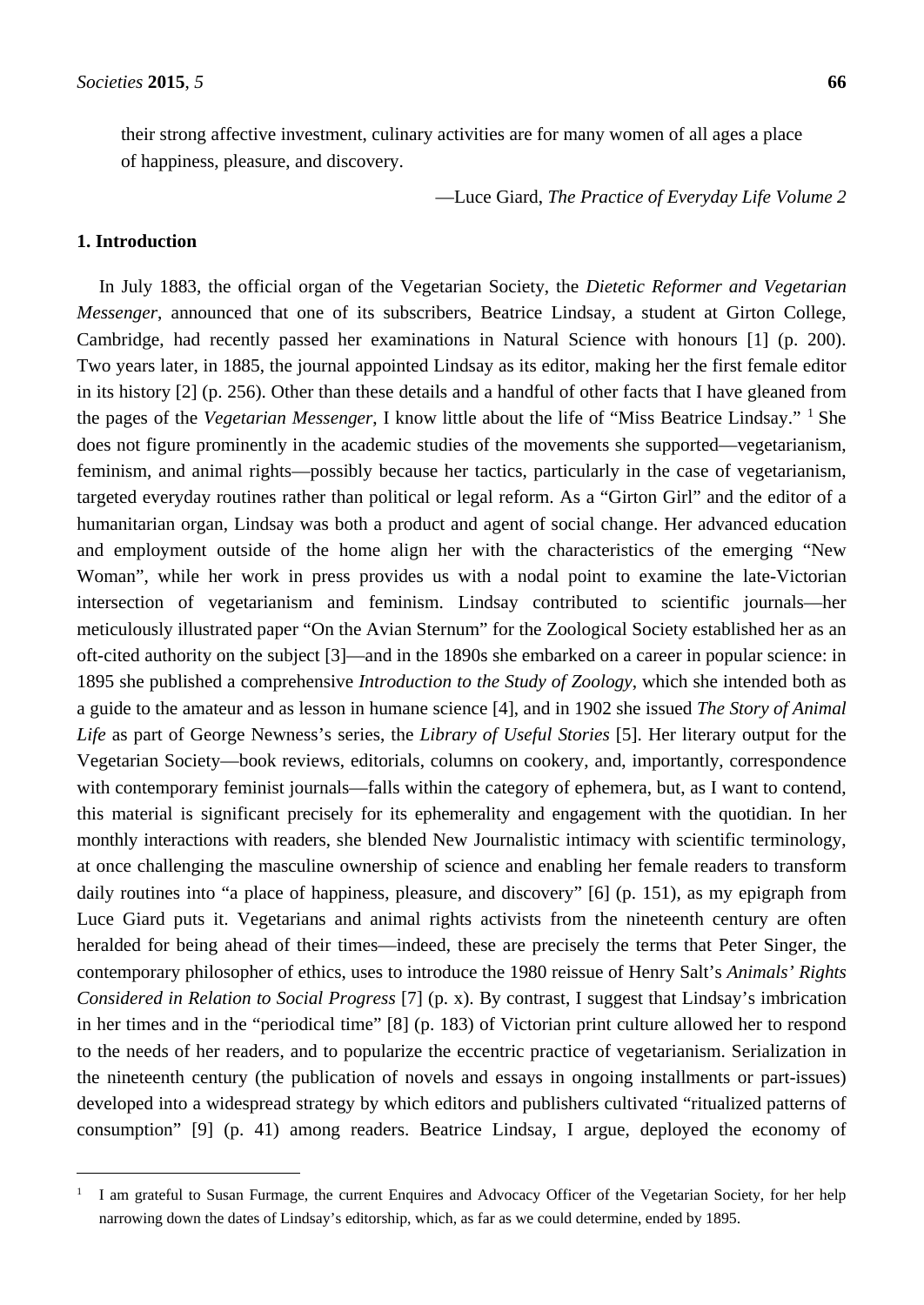serialization as a way of guiding fledgling vegetarians toward the habituation of the practice. The cultural rhythms of serialization, in part-issues and in periodicals, organized the way in which texts were marketed and consumed [10] (p. 31), but, as I will explain, seriality also offered a way of conducting individuals on the path toward vegetarianism. Lindsay's contributions to the *Dietetic Reformer and Vegetarian Messenger* demonstrate that this advocacy journal fulfilled a much wider social function than propaganda. Page by page, issue by issue, and volume by volume, participatory vegetarian media sustained a conversation on re-imagining and shaping alternative tastes, collective identities, and cultural practices in late-Victorian England.

When Lindsay took the helm "as Editor in the service of the Vegetarian Society" [2] (p. 256) in the 1880s, the Society's journal was known as the *Dietetic Reformer and Vegetarian Messenger*, but during her tenure it returned to its original title of the *Vegetarian Messenger*, which it first adopted in 1849. By Lindsay's time, the *Vegetarian Messenger* had developed from a plain newssheet into a wide-ranging miscellany that conveyed a variety of vegetarian messages to different vegetarian and non-vegetarian audiences, attempting to appeal to readers both inside and outside of the vegetarian fold. The distinctive characteristics of the periodical as a genre, particularly its seriality and miscellaneity [9] (p. 30), allowed the journal to draw together heterogeneous disciplines and discourses within its pages, spatially juxtaposing, for example, nutritional science, moral philosophy, and domestic cookery. During Lindsay's reign it continued to advocate abstinence from flesh on moral grounds and to publish news items of interest solely to its vegetarian subscribers, but it also shifted its tactics and began to target niche audiences, publishing a Ladies' Page ("Chit Chat for Ladies"), a supplementary children's magazine (*The Daisy Basket*), and a Christmas Annual (*Almonds and Raisins*, which Lindsay also edited). "Chit-Chat for Ladies," as its name implies, participated in the "chatty" genre of the New Journalism, but its conversational dialogues on cookery and social entertaining also sought to preserve, within an increasingly anonymous urban environment, the socially embedded, affective, and oral transmission of culinary techniques, recipes, and experiences. The commercialization of journalism in 1880s and 1890s, with its appeal to domestic issues and entertainment rather than parliamentary debate, represented for many commentators a decline in the standards of serious journalism [11] (p. 130); [12] (p. 14), but, as I want to suggest, "Chit Chat for Ladies" and similar features in the *Dietetic Reformer and Vegetarian Messenger* challenged the distinction between rational discussion and frivolous chitchat. Incorporating elements of the New Journalism and women's magazines, the journal under Lindsay blurred the distinction between a propaganda organ and the commercial press, and it imbued the cultivation of an alternative consumer identity with political significance. Lindsay's investigation and explication of vegetarian cookery made a tactical intervention into late-Victorian biopolitics—an intervention that had implications for both nonhuman and human animals. At a time when the trade in live cattle was developing into a global industry [13] (pp. 1–4), when medical science was vivisecting animals [14] (pp. 128–143); [15] (pp. 277–281), and when "therapeutic commodities" were colonizing the female body [16,17], Lindsay took the body—its health, appetites, and physiological needs—as a site of resistance to the encroaching control and commodification of life. By instructing readers on how to practice food reform in the home, she and other vegetarian advocates, such as Dr Anna Kingsford, Dr Frances Hoggan, and Chandos Leigh Hunt Wallace, gave their readers the tools to resist the pastoral power and "modern priestcraft" of medical men.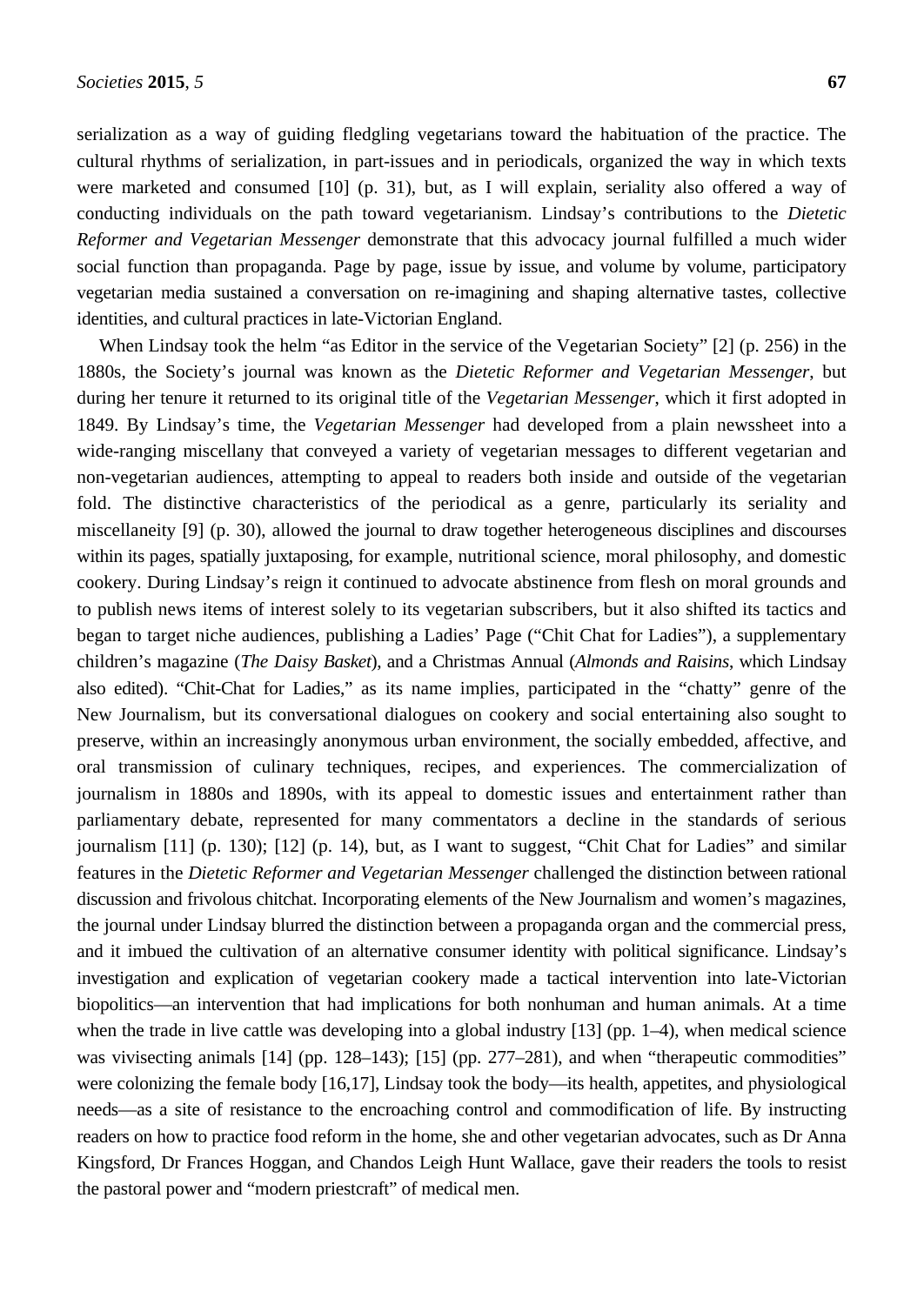If one purpose of this article is to examine the overlapping commitments of late-nineteenth-century vegetarianism and feminism, I also want unfold an argument on the importance of print culture in effecting the ritualization and incorporation of vegetarian commodities within daily life. These two aspects are complementary: new vegetarian foods were a key ingredient in the debates and interpretations of the new woman in the periodical press. While cultural anthropologists have documented the importance of cooking and eating as social practices of identification, scholars of the periodical press have demonstrated its importance in forging the rhythms of modernity and new political identities [8,12]. Although distant spatially, readers of periodicals are unified temporally through the patterns of serial publishing (weekly numbers, monthly parts, and yearly volumes). My contention is that Beatrice Lindsay, as a contributing editor to a food reform journal, staged her intervention at the intersection of text and taste, intertwining the rhythms of reading and eating in the creation of a vegetarian identity and community. If, as Judith Butler argues, identities are instable, performative, and in constant need of reiteration [18], I want to suggest that the repetitive framework of the periodical press buttressed the emergence of a vegetarian subjectivity. We must remember that, in the nineteenth century, vegetarianism, as a material practice and cultural identity, was still inchoate. Beatrice Lindsay, I suggest, created new vegetarians by inviting them into the process of inventing, producing and practicing vegetarianism, a task for which the serial and participatory genre of the periodical was particularly well suited.

Thus, central to my argument is the claim that we cannot read the development of the vegetarian social movement separate from the medium through it was communicated. The medium was very much the message [19] (p. 23). Rather than read Lindsay's columns and contributions in isolation, I attend to how the form, periodicity, and paratextual advertising of vegetarian journals were all integral to the development of a vegetarian commodity culture and alternative way of life that appealed to and addressed women. The adoption of a vegetarian diet entailed, as the Honourable Mrs Bruce put it, "a radical change in life" [20] (p. 88) that disrupted domestic economy and alienated one from the conventions of society. I focus on the way the form of the periodical worked to familiarize this unfamiliar change in life. The periodical's spatial juxtapositions and its characteristic negotiation between novelty and familiarity, difference and repetition [9] informed Lindsay's presentation of vegetarian practice and helped embed it within everyday life. The dynamics of serial publication allowed Lindsay and the *Vegetarian Messenger* to situate the strangeness of consuming foreign foods within a repetitive and recognizable structure, and thereby to mitigate the singular difficulty of being a vegetarian in the Victorian period. Lindsay and her readers made use of the rhythms of the periodical press and an expanding market of global commodities in order to give shape and coherence to an emerging lifestyle of vegetarianism, making it into a habitual, comprehensible, and collective practice.

### **2. The Science of Vegetarianism**

 $\overline{a}$ 

Lindsay's term as the editor of the Vegetarian Society appears to have come to a close in 1895. <sup>[2](#page-3-0)</sup> I have been unable to find a reason for her resignation in the pages of the *Vegetarian Messenger*, but

<span id="page-3-0"></span><sup>&</sup>lt;sup>2</sup> A review of her Introduction to the Study of Zoology published in the Vegetarian Messenger in 1896 opened by referring to Lindsay as "the former editor this magazine." Again, I would like to thank Susan Furmage for this reference.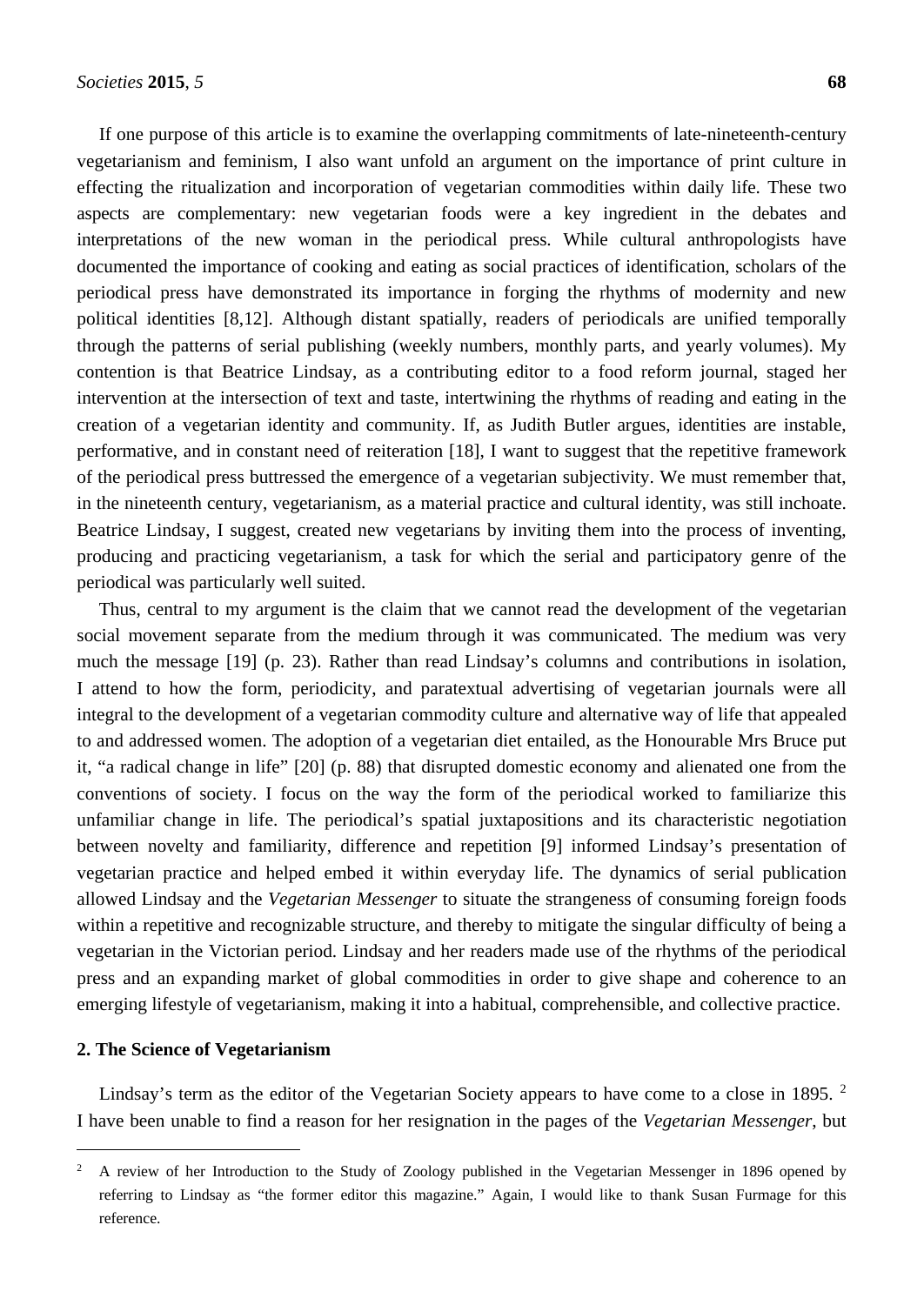its timing closely corresponds with the publication of her *Introduction to the Study of Zoology*, and we can perhaps infer that she stepped down from her editorial position to devote herself to a career in science publishing. Even here, however, Lindsay continued to cultivate a vegetarian sensibility by promoting her own interpretation of zoology and evolutionary theory. She emphasized the underlying unity of all life rather than the competition for survival, articulating what she saw as the moral dimensions of evolution. As a Girton educated and trained scientist, Lindsay identified herself with modern evolutionists and scientific professionals, but she also recognized that the practice of science and its instrumental rationality had to change. Zoological research depended on dissection—Lindsay herself conducted studies of avian embryos, and she acknowledged that new students would similarly be eager to learn about the "internal structures of animals" [4] (p. 326)—but she reminded readers of her *Introduction* "that the dead animal body, whatever its kind, should be regarded with a certain reverence" (p. 327). This reverence was, for Lindsay, an extension of, and not antithetical to, Darwin's materialist account of life's development. Throughout the nineteenth century, even before Darwin, evolutionary theories were associated with atheism and political radicalism, but "the 1880s marked a turning point in the cultural status of evolution" [21] (p. 305), and discussions of evolution became pervasive in popular print culture, including vegetarian propaganda. Lindsay used the new status of Darwin to guide her readers away from laboratory practices and toward an appreciation of *living* nonhuman animals. Darwin, she reminded readers, had developed his theory of evolution not in a laboratory, but in the field, watching animal life in its "natural conditions" [4] (p. 326). As she further argued, "[t]he observation and companionship of healthy and happy animals (*not* shut up in cages) is an everlasting source of fun" (p. 335). Darwin, however, not only provided a model for how to observe animals; his evolutionary theory, which revealed the continuity and kinship of all life, also had implications for the relations between human and nonhuman animals, collapsing the distinction between the human subject and animal object. For Lindsay, ethics and epistemology were inseparable: the revelations of Darwinian evolution demanded a radical reassessment of what it meant to be human, and of how humans treated nonhuman animals, particularly those animals used for food and experimentation. The modern ideas of evolution and development were, she argued, not ends in themselves, but a platform for the realization of a higher and wider science, "a science which will find place for clear and sympathetic understanding of the manifold varying forms under which we recognize the mysterious unity called Life" [4] (p. 340). Lindsay thus took on the role of the popularizer and public educator, addressing herself to the burgeoning late-Victorian readership, but she was not satisfied with simply disseminating scientific ideas to readers. She also wanted to redefine science and shape readers' awareness of themselves in relation to other animals. The popular understanding of science and evolution, Lindsay recognized, was the battleground for carving out an alternative model of natural and social order.

Lindsay began to formulate the relationship between Darwinian science and vegetarianism during her time as editor of the Vegetarian Society. In 1887, she articulated what we might call the stakes of vegetarianism. In two complementary lectures delivered as part of the *Manchester Vegetarian Lecture Series*—and, indeed, the conventions of series and seriality were integral to her progressive, teleological understanding of evolution and the future of vegetarianism—Lindsay laid out the humane and scientific reasons for her practice of a vegetarian diet. The first lecture, "Vegetarianism and Higher Life," represented vegetarianism as an elevated and evolved state of consciousness, one that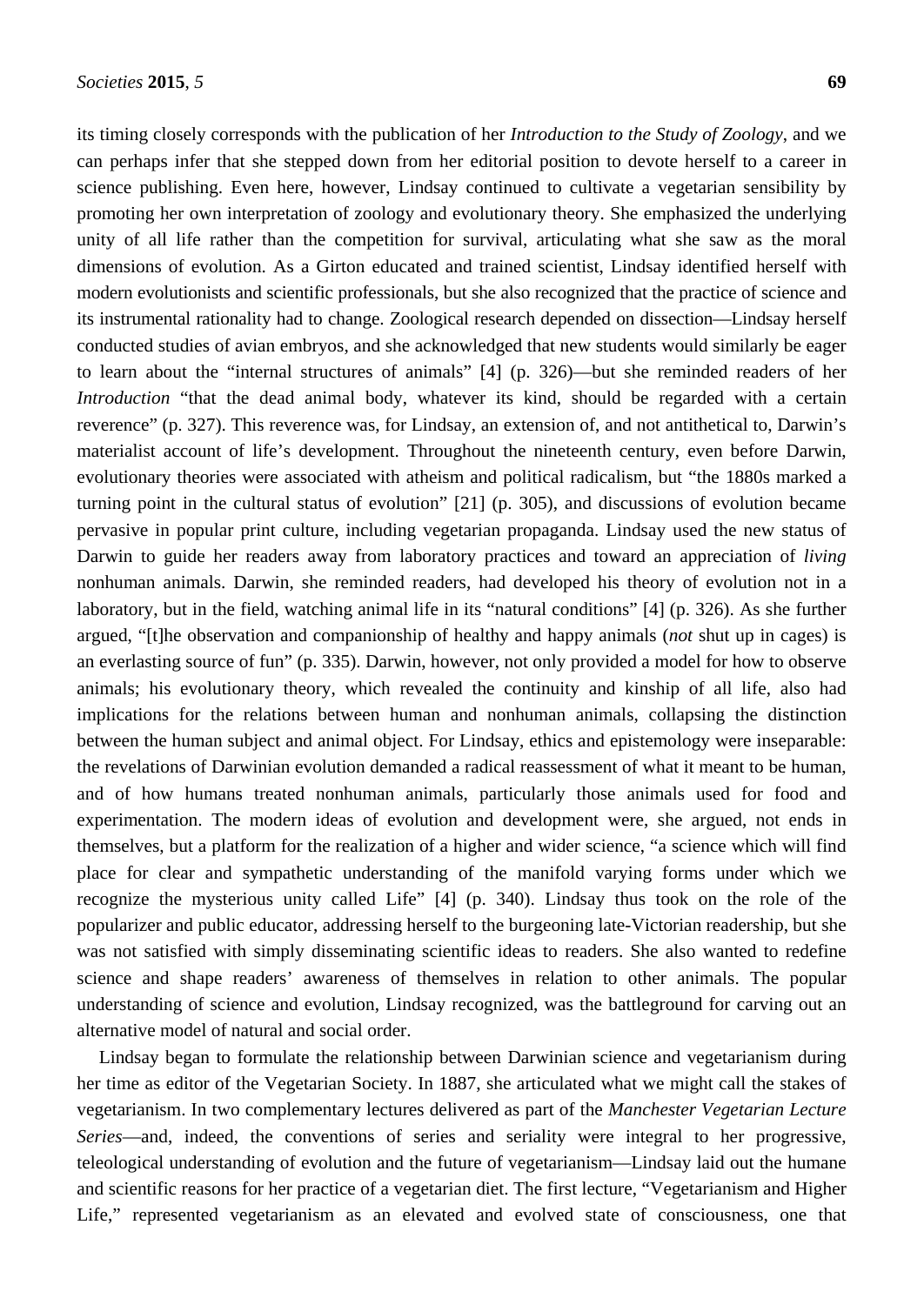recognized "the duty of humanity to animals" [22] (p. 42). The second, "Man Not Carnivorous," defended it from the perspective of anatomy: modern taxonomy classified "the human animal" as a "frugivorous animal" [23] (p. 73). "Man," whether he liked it or not, was a vegetarian. He ate meat not from necessity or from nature, but from habit and custom, and Lindsay argued that it was time for him to return to his "primitive food" (p. 74). These two lectures, morality and science, were complementary: Lindsay represented her "higher" and "wider" concept of moral duty to animals as a direct reflection of, and the only logical response to, the insights of evolutionary theory. The revelation that all life shared the same origin, and that all life forms were mutable and interdependent, required an expansion of the very concept of responsibility and of the frames that, as Judith Butler argues, determine moral recognition [24] (p. 22); [25] (p. 508). Lindsay acknowledged that few "men of science" would themselves draw this conclusion or support vegetarianism's humanitarian principles, but she deployed their work tactically, appropriating it for her own ends. Vegetarians, she claimed, could "use them [the men of science] as a skillful diplomatist uses foreign allies, to strengthen us indirectly by crushing our opponents" [23] (p. 70). Lindsay cited the cultural authority of science, but her citation gave it a new context and meaning; her advocacy of vegetarianism thus developed as citational or "rearticulatory practice," a practice that, as Butler argues, is enabled by the very discourses, norms, and powers that it resists [18] (p. 15). Lindsay strategically used "the men of science" in order to erode male authority, and tear down "the old superstitions" that had "placed man on a pinnacle apart from the rest of the animal world" [23] (p. 70). As Lindsay further argued, "[t]he voice of modern science has unhesitatingly bidden him come down from that pinnacle and take his place with more humility and more becoming dignity among the other animals" [23] (p. 70). Modern science's humbling of the human demanded a transformation of social and economic relations with other animals. As Lindsay asked her audience, "does not a full sense of our relations with the world around us, and of *our responsibility* to all with whom we come in contact, demand that we should cease to inflict cruelty on animals?" [22] (p. 44, my emphasis). Lindsay identified relationality, which she often called kinship, with ethical responsibility. Adopting the pervasive and popular discourse of evolution, Beatrice Lindsay did not advocate extending legal rights to animals. Rather, she wanted to impress upon readers "our relations" with nonhuman animals. Hence, as I am suggesting, while she saw science as a tool for promoting vegetarianism, she also wanted to transform scientific knowledge, identifying a moral imperative in the study of zoology: "The study of the animal kingdom, as a whole, ought to impress us strongly with a feeling of kinship to our poor relations, the 'lower animals,' as they are called" (p. 334). Lindsay added an "ought" to the scientific study of "what is": the study of animal life should draw us closer to other animals, causing us to feel our kinship with them. For Lindsay, evolutionary inheritance from and "contact" with other forms of life—contact that was undeniable given that all life emerged from the same common source—entailed ethical responsibility.

This, then, was the message and moral imperative that, according to Lindsay and other late nineteenth-century vegetarians, confronted post-Darwinian humans: "man" is not who he thinks he is, and must reconcile what he knows about himself and other animals with how he treats other animals. The obstacle facing nineteenth-century vegetarian advocates, a problem they continue to confront in the twenty-first century, involved integrating the "great lesson" [4] (p. 334) of modern science into the everyday lives of others. The impersonal "voice of science" may have bidden "man" to come down from his pinnacle, but was "man" listening, and was he willing to relinquish his position? Even "the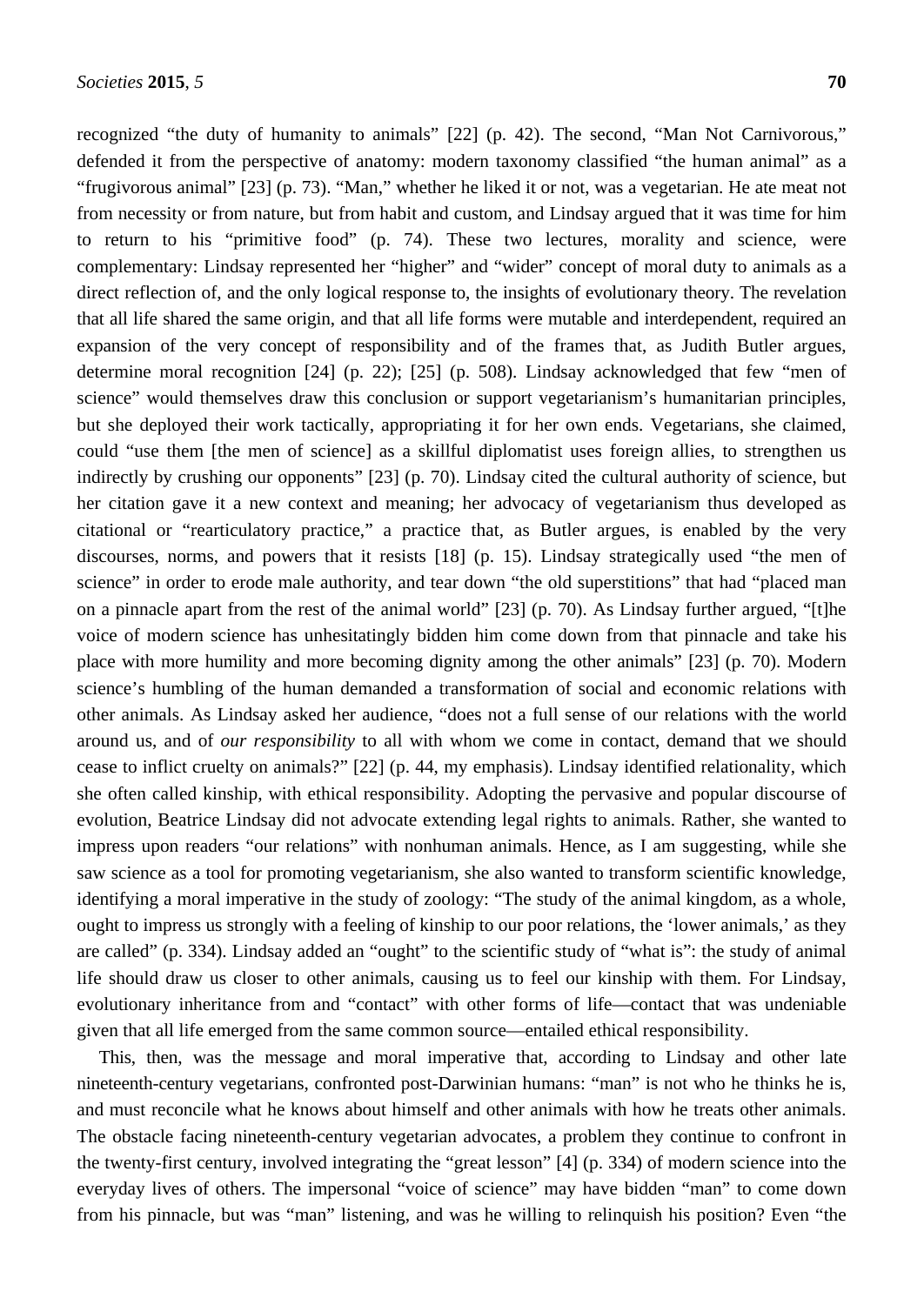men of science," whose textbooks on physiology and anatomy demonstrated that "man" could subsist healthily on a vegetarian diet [23] (pp. 70–73), scoffed at the idea of humane vegetarianism. Vegetarianism could not be proven or refuted on science alone. As Jacques Derrida argues, men do not eat meat for nutritional or scientific reasons, or because animal protein is irreplaceable; rather, they consume animal flesh "because of the image of man it reflects back to [them]" [26] (p. 71).

Lindsay and other female vegetarian advocates became increasingly skeptical that "man," despite the mounting evidence of his imbrication in animal life, would be willing to relinquish the virile, autonomous image of himself. Only women, they argued, could ensure that the practice of vegetarianism became an actuality, but vegetarianism also allowed women to take on leadership positions and re-define themselves. Denied access to political power, women found in the vegetarian movement a field of agency that reconciled traditional gender roles with their new demands for a voice in the public sphere. As Michelle Tusan notes, feminist journals of the 1890s, such as *Shafts* and the *Woman's Herald*, often legitimated their interest in political and social issues by presenting it as an extension of domestic duties: the New Woman was the truly womanly woman, not a departure from womanhood [12] (pp. 130–133). The Vegetarian Society, because of its dual emphasis on the domestic and national reform, provided progressive women with a platform to navigate and experiment with new political identities, identities that could still be seen as congruous with traditional feminine attributes. For instance, at the Annual Meeting of the Vegetarian Society in 1893, Mrs. Wokes of Liverpool, who took the platform just before Lindsay, argued that "Vegetarianism was essentially a woman's question" [27] (p. 414). Women were, she claimed, "more easily convinced than the gentlemen" (p. 414), and she "called upon the ladies to take a greater interest in the Vegetarian cause" (p. 414). Women such as Mrs. Wokes appropriated vegetarianism as a woman's cause, a cause capable of being undertaken only by women. The radical feminist and vegetarian, Anna Kingsford, drew an explicit connection between "the agitation for women's rights" and vegetarianism in her first public lecture on "the vegetarian question" [28] (p. 4), while more domestic women, those who may not have been among the vanguard of the women's rights movement, could still perform cookery demonstrations or host tea meetings at their homes. A female vegetarian advocate could be both womanly and political, exercising her domestic knowledge while also participating in debates on the national economy, public health, and animals' rights. What was at stake in discussions of vegetarianism was thus not just the proper or natural diet of humanity, but who a woman could or ought to be. As Mrs Bruce argued in an article on "Vegetarianism in the Household",

women are specially attracted to the idea of an innocent and refined diet. I mean no offence to the opposite sex […] but I look on the tendency toward mercy and refinement most certainly as a distinctively feminine attribute, one which we should develop with all our soul, and with all our strength; for it is far reaching—a mild but powerful weapon in our hands. [29] (p. 351)

The New Woman, the "truly womanly woman" and the woman of the future, would be a vegetarian, but vegetarianism could itself be a "powerful weapon" to renegotiate gendered identities. Food reform began in the home, as many argued, but it also brought women out of the home and made them essential actors in the public campaign to reform the nation by improving its diet [30] (p. 201).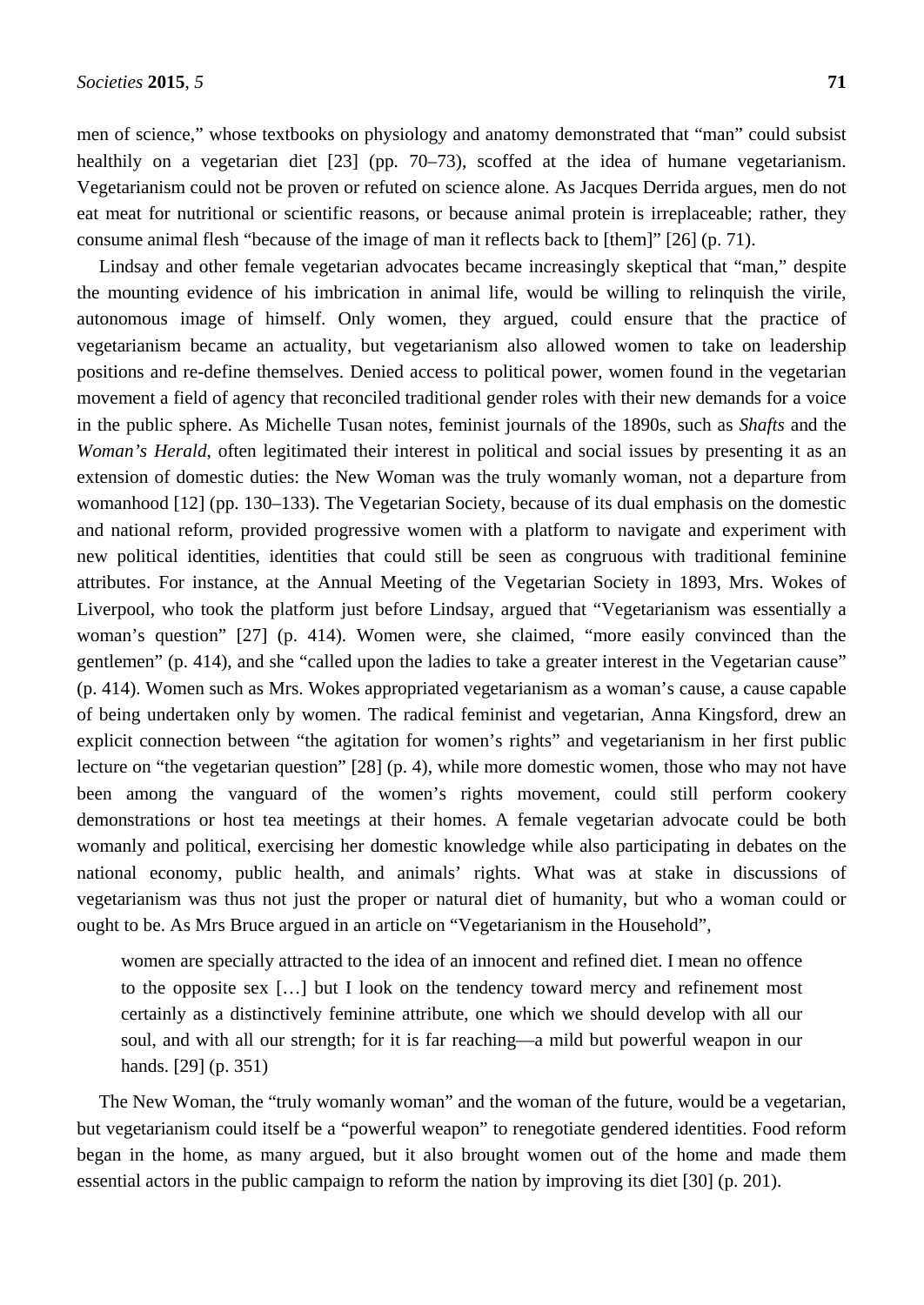$\overline{a}$ 

Chloe Taylor, in an article on the ethics of eating and animal rights advocacy, suggests that, rather than advance utilitarian and deontological arguments, the contemporary animal liberation movement follow Michael Foucault in reactivating a Greek model of ethics, presenting vegetarianism as an exercise of the self [31]. Lindsay too was critical of a "strictly utilitarian" [22] (p. 43) understanding of duty, and, as I want to suggest, she encouraged other women to adopt everyday vegetarianism by re-conceptualizing it as practice of self-transformation rather than a moral injunction.<sup>[3](#page-7-0)</sup> Her attempts to frame vegetarianism as an exercise of self-fashioning come across in her re-articulation of the concept of duty; she presented "the duty of humanity to animals" not as a privation or act of self-renunciation, but as an exploration of different and, for her, better pleasures: "Its watchword is not merely 'thou shalt not,' but 'thou shalt'" [22] (p. 43). The foundational Christian law—Thou Shalt Not Kill, which nineteenth-century Christian vegetarians extended to all life—here becomes a permissive invitation. Lindsay told her readers, *you shall*. That is, she did not discipline her audience, prohibiting the flesh, but instead opened up avenues for self-transformation. Abstinence from flesh was not negative, but productive: it made possible the invention of a new and distinct ethics of self-care, and allowed its practitioners to define and create themselves. For Beatrice Lindsay, reorienting "our position in the universe" allowed vegetarians to "*feel* the multitudinous relations which bind us to other sentient creatures" [22] (p. 44, my emphasis). As I want to demonstrate, the cultivation of a moral and affective community, a community that feels and tastes the world differently [25], took place in the pages of the feminist and vegetarian presses.

For the Greek citizens of Foucault's *History of Sexuality*, dietetics was a foundational technique of the self, a practice of civic masculinity and self-government. As he points out, in classical treatises on regimen, "the question of foods […] was a good deal more important than sexual activity" [27] (p. 114). Dietetics represented the art of government applied to the self, allowing the practitioner to act as the pilot and authoritative guide of his or her own body and conduct: "It was a whole manner of forming oneself as a subject who had the proper, necessary concern for his body" [32] (pp. 138–139). In his history of the modern subject, however, Foucault laments that Christian "pastoral power" assimilated such "techniques of the self" into disciplinary institutions (first religious, then medical, educational, and penal), causing them to lose their "autonomy" [32] (p. 11). Through the technology of the confession, "pastoral power" created the modern concept of the subject as a *patient*—a passive individual who required the analysis, interpretation and guidance of an authority, but not the active input and work of the individual on him or herself. If, as Foucault and Taylor suggest, resistance to modern forms of "pastoral power" must take on an ethical dimension, offering a critique of the type of individuality imposed upon us [33] (p. 785), it is worth pausing to consider the figure of the pastor,

<span id="page-7-0"></span><sup>&</sup>lt;sup>3</sup> The parallel between Foucauldian ethics of self-care and nineteenth century vegetarianism is not as tenuous as it might seem: nineteenth-century vegetarians returned to the same classical source material as Foucault. The Pythagoreans were, according to Foucault, responsible for the development of dietetics [32], while Pythagoras was, claimed the nineteenth-century vegetarians, the first vegetarian, an individual who abstained from flesh in principle and practice. Howard Williams' *The Ethics of Diet*, which was first serialized in the *Vegetarian Messenger* between 1878 and 1883, begins with entries on Hesiod, Pythagoras, Plato, Plutarch, Pythagoras, and Seneca, classical philosophers who are also touchstones for Foucault. Pythagoras also supplied the Vegetarian Society with its maxim, which it emblazoned on the front cover of its journal: "Fix on that course of life which is most excellent, and custom will render it the most delightful."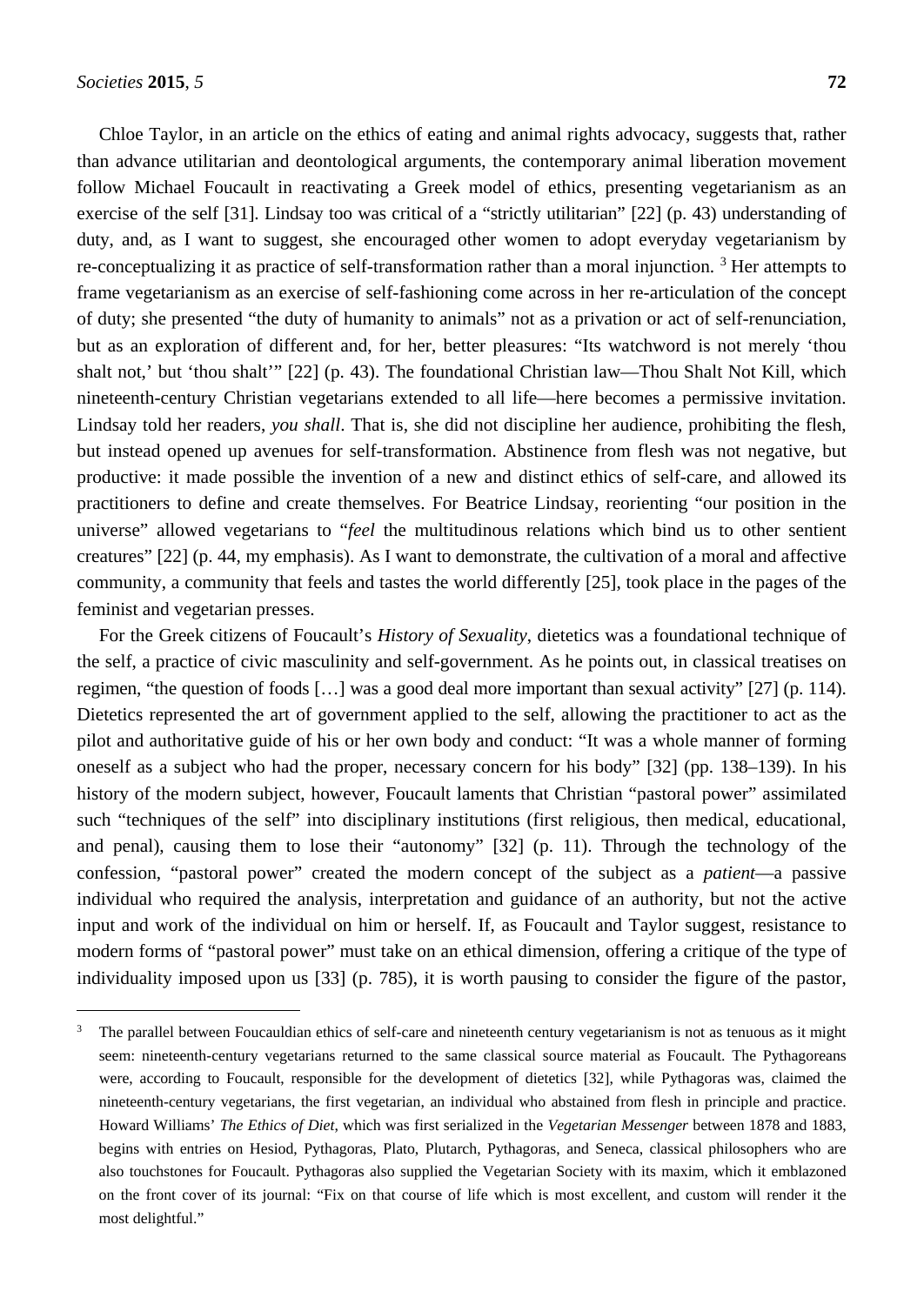who serves as the point of departure for Foucault's thinking about governmentality: the *pastor*, from the Latin, means *the feeder.* The pastor feeds: he is the shepherd who feeds the flock, or, more specifically, he feeds by directing the sheep to their appropriate food, guiding them to safe pastures [34]. The act of feeding animals thus underpins Foucault's model of governing humans: to feed is to govern. While Foucault adopts the relationship between pastor and flock as a metaphor to explain the art and objectives of government [33,34], I suggest that we read Beatrice Lindsay as a very literal counter-pastoral figure. She refused to be pastored or guided in her daily food choices. Instead, she identified food and feeding as the locus of self-transformation and resistance to governmental powers. She may have adopted modern pastoral discourses and technologies, such as physiology, anatomy, mass media and advertising, but she used them to search out a new way of feeding and caring for the body. More importantly, her daily practice and moral theory undermined the basic premise of pastoring, the feeding and fattening of nonhuman animals for human consumption. Lindsay was the anti-pastor, a pastor against the pastoring of animals: "primitive man," she argued, was once a happy and harmless vegetarian, but he had lost his way through the civilizing process, developing an unnatural taste for Butcher's meat; it was now time to guide him and the wayward masses of industrial England back toward healthier, greener, and more humane pastures.

Lindsay thus reactivated the ancient technique of dietetics as a tactic in animal liberation, but she also inflected it through the lens of evolutionary biology, and redirected it toward her feminist vegetarian ends. For Lindsay, and for other late-Victorian radicals such as Anna Kingsford and Edward Carpenter, opportunities for transforming the ethical and political structure of society accrued from the recognition that "the life of human beings, too, is governed by the same laws as the world of animal life" [4] (p. 64). Recognizing, and indeed, *feeling,* our embeddedness in, rather than transcendence from, "the world of animal life" made it seem possible to imagine transforming ourselves: evolutionary thought in the nineteenth century historicized life, displacing the static and hierarchical chain of being with a serial and temporal process of succession [35] (p. 254). As Lindsay told her amateur zoologist readers, "evolution is still at work" [4] (p. 63), and as such "[t]he world of the future will contain new and beautiful forms of animal life which we have not seen" (p. 64). What *was* was not permanent, but subject to change. This mutability applied to human animals as well, and the practice of feeding offered a technique to modify and enhance it: through the practice of vegetarian dietetics, Lindsay and others believed that they could sculpt new bodies and subjectivities, ushering into existence "the man of the future" and of course "the woman of the future" [23] (pp. 76–77). Vegetarianism was both the means toward and objective of evolutionary progress: as Anna Kingsford argued, "We *are* that which we eat […] If we feed purely and wisely, we will be pure and wise" [24] (p. 4). Vegetarians were the pastors of themselves, eating their way to moral and physiological salvation. In a post-Darwin world, a biopolitical world, ideological struggle took place not simply at the level of legal and political superstructures, but at the level of the body and biological processes [36] (p. 143). Lindsay, Kingsford, and the Vegetarian Society did not seek to influence the state; rather, they pursued the transformation of themselves and the formation of new identities, attempting to change social relations directly through what they ate rather than through legal or political measures. For Lindsay and Kingsford, political and social reform began with the most basic and fundamental act of subsistence, that is, with the physiological reformation of the body.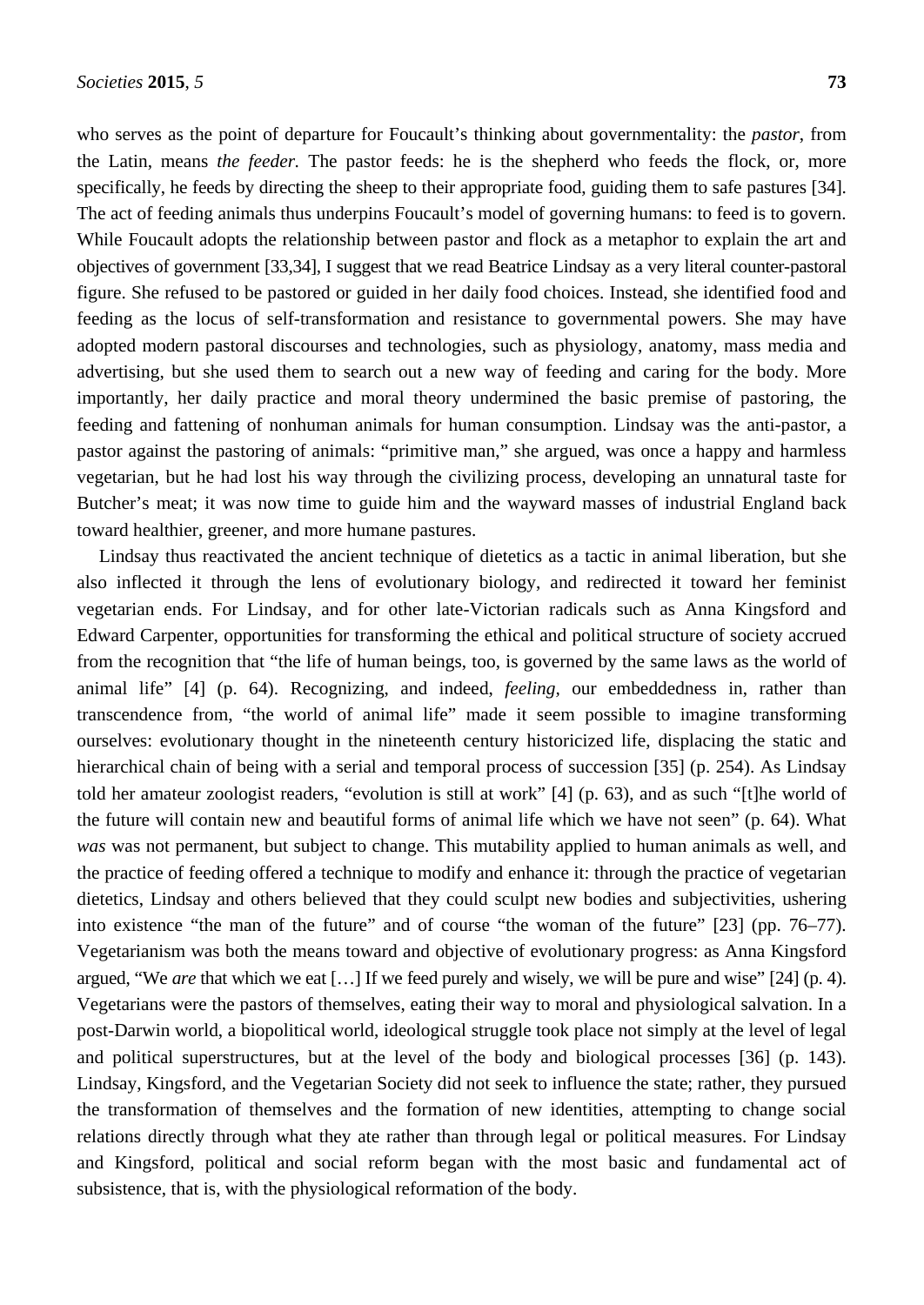Vegetarianism was supported by science, but Lindsay also gave the ancient practice of dietetics a distinctly nineteenth-century feel by framing it as a scientific experiment conducted on oneself: in a letter to the pioneering feminist newspaper, the *Woman's Penny Paper*, Lindsay described her conversion to vegetarianism as the result of a long process of self-transformation wrought by practical experimentation:

It is now more than fifteen years since this question first engaged my attention. After several years of experiment, I at last succeeded in making my practice square with my theory, and gave up the use of animal food. There are few steps in life on which one can look back with absolute satisfaction; but this is one of them [37] (p. 67).

Lindsay here appropriates and re-articulates the disciplinary technology of the confession for her humanitarian goals, using self-disclosure to publicize and cultivate a vegetarian subjectivity. She narrates a process not of self-discovery, but of self-constitution, representing her conversion to vegetarianism as the outcome of a long battle within herself. As I am suggesting, her vegetarian narrative constitutes an act of "counter-conduct" [34] (p. 201), in which the self is not revealed but forged through an agonistic contest. Her vegetarian identity was an achievement that she arrived at only after years of self-experimentation. What Lindsay elsewhere terms "the discipline of self-denial"—or "the comparatively small self-denial required to give up animal food" [22] (p. 43)—required a re-disciplining of the self, a struggle in which she formed herself into an ethical subject, squaring her theory with her practice. Lindsay and other nineteenth-century vegetarians thus used the act of self-fashioning and self-discipline to manifest a broader critique of society and the treatment of nonhuman animals. They undertook a politics of everyday life, or what Foucault calls "the politics of ourselves" [38] (p. 190).

I want to draw attention to the context of Lindsay's vegetarian narrative, the *Women's Penny Paper*, which was founded in 1888 as a newspaper oriented toward women readers [12] (p. 100). Feminist newspapers and journals of the *fin de siècle* helped women forge new political identities and communities. Thus, whereas ethical self-formation for the private Greek citizen was an individual relationship to the self, the feminist press allowed Lindsay's dietary self-fashioning to become part of a larger conversation and collective moment. The appearance of Lindsay's vegetarian confession in the *Women's Penny Paper* alongside other letters on suffrage, equal rights, marriage laws, rational dress, and social reform situated vegetarianism within a conversation on issues that concerned women. Lindsay's self-disclosure before the politically-minded audience of the *Women's Penny Paper* specifically focused on cultivating a model of autonomous female agency and subjectivity. She presented her own experimentation in diet, but also invited others to take on the experiment: "[t]he fact is, every individual vegetarian is an independent experiment in physiology" [39] (p. 210). Vegetarians, Lindsay suggested, were not passive consumers of food, science, or text, but were themselves active and independent producers of knowledge on physiology. Lindsay and other feminist vegetarians saw themselves as the managers of their own health, who together constituted a collective body of evidence to challenge medical orthodoxy on animal protein. Furthermore, by conducting their lives as independent experiments, vegetarians not only contributed to the vegetarian movement, but also used vegetarian dietetics to transform themselves and, as Foucault might say, shape their lives into an oeuvre [32].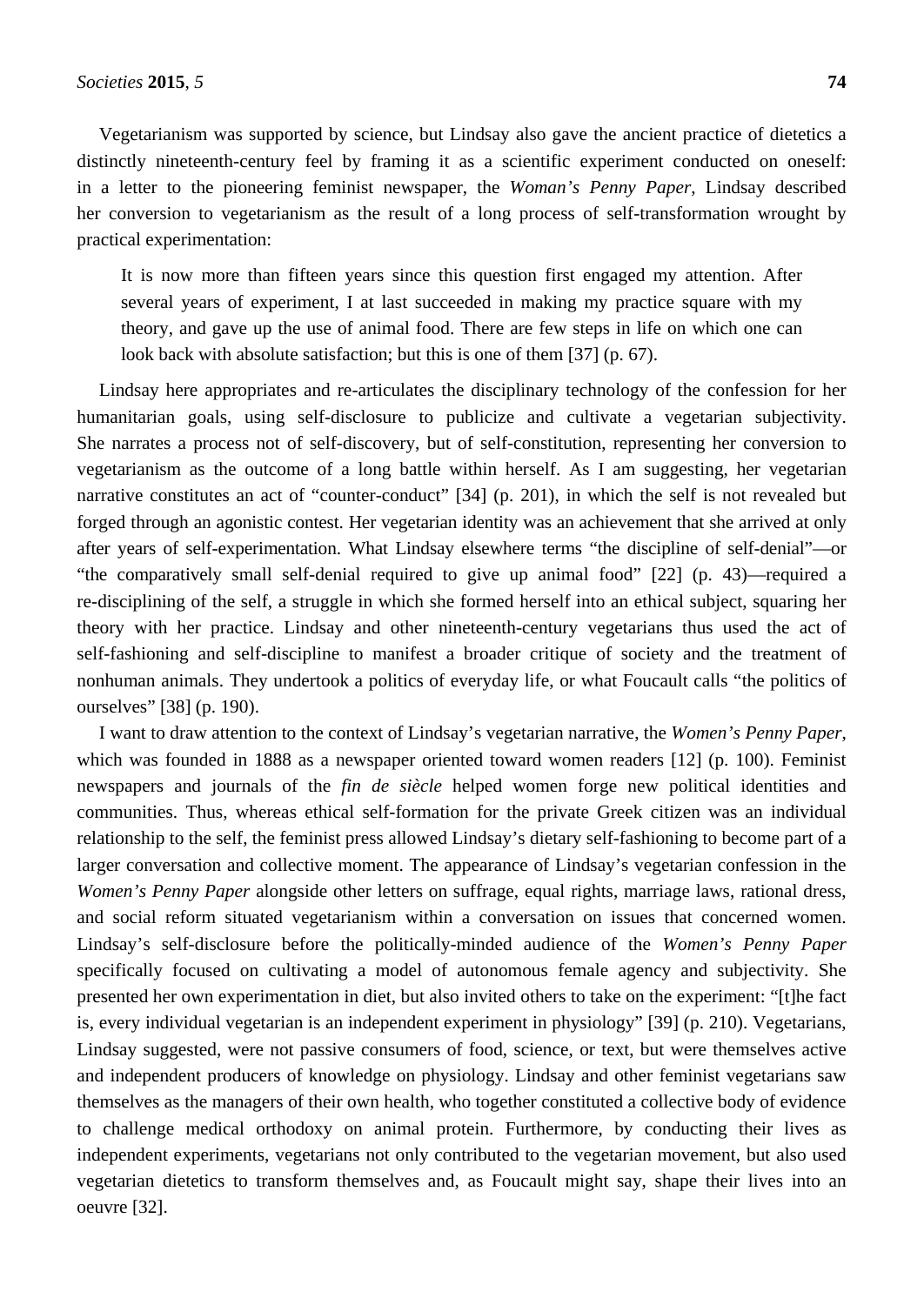To develop this argument on vegetarianism as an exploratory practice of the self, I will turn toward one particular message within the *Vegetarian Messenger*. In the issues I have examined from the early 1890s, Lindsay, in addition to her position as editor, contributed a column appropriately titled, "New Foods," in which she took on the role of a vegetarian pastor, guiding readers to their food and salvation. She displayed her fluency with scientific terminology not to advocate vegetarian principles, but to make the dietary experiment practicable for her readers. Lindsay's column did not address outsiders who needed convincing, but those who, while partially convinced of vegetarianism's ethical demands, still needed help with the practice. Writing in date-stamped periodical [17], Lindsay addressed herself to the present and to those struggling with the daily routine of living and cooking as a vegetarian. Each month, in the same familiar tone, she introduced her readers to a list of the latest "New Foods" on the market. Articles that we now recognize as common staples of grocery stores, such as cashews, dried coconut, yams, Italian rice, bananas, limes, and pine nuts, reflected the expansion and globalization of the trade in food, but it also helped push the vegetarian diet beyond the monotony of potatoes and bread. As she lamented to her readers, "bread and potatoes are often the only things a Vegetarian can get at a non-Vegetarian table" [40] (p. 12), and thus she liked to "experiment" with "a change at home" (p. 13), trying out different foods "to take the place of bread as the chief constituent of a meal" (p. 13). Her column, like the consumer society it hoped to transform, emphasized variety and novelty, while her dietary experiments opened up a channel of communication between the private space of her home and that of her readers. She shared her personal experiences with new products, but she also invited readers to experiment in their kitchens and report back on their gastronomic successes, turning readers into contributors. She addressed, but also helped call into being, a community of readers and eaters.

#### **3. New Foods, New Women**

Food in the Victorian period (its purchasing, preparation, and consumption) was intertwined with definitions of femininity, and the vegetarian interrogation of domestic practices inevitably collided with discussions of "the woman question" and women's role in public life. Because vegetarian food reform infringed upon the territory traditionally ruled by women (the management of food, health, and the home), and because it appealed to traditionally "feminine" attributes (sympathy and compassion), it demanded attention from women, but it also re-worked these traditional tropes into the exploration of new gender formations and material practices. In doing so, it opened up debate on the political and public role of women, a debate that was carried on not just within the *Vegetarian Messenger*. The *Woman's Herald*, the *Woman's Signal*, *Shafts*, *Woman's Life*, the *Woman's Voice*, and the *Woman's Penny Paper* all carried features and correspondence on vegetarianism and vegetarian recipes. The autonomous and physiological experimentation advocated by Lindsay provided the impetus and rationale to re-evaluate the identities, practices, and gendered scripts that were so closely tied to food preparation and consumption. The "woman question" and "vegetarian question" impacted upon one another.

Beatrice Lindsay's adherence to vegetarianism derived from humanitarian motives rather than motives of self-interest (hygiene, health, or economy), but in the 1890s she perceived what she described as "a great change in matters relating to cookery" [41] (p. 321), a change that demanded a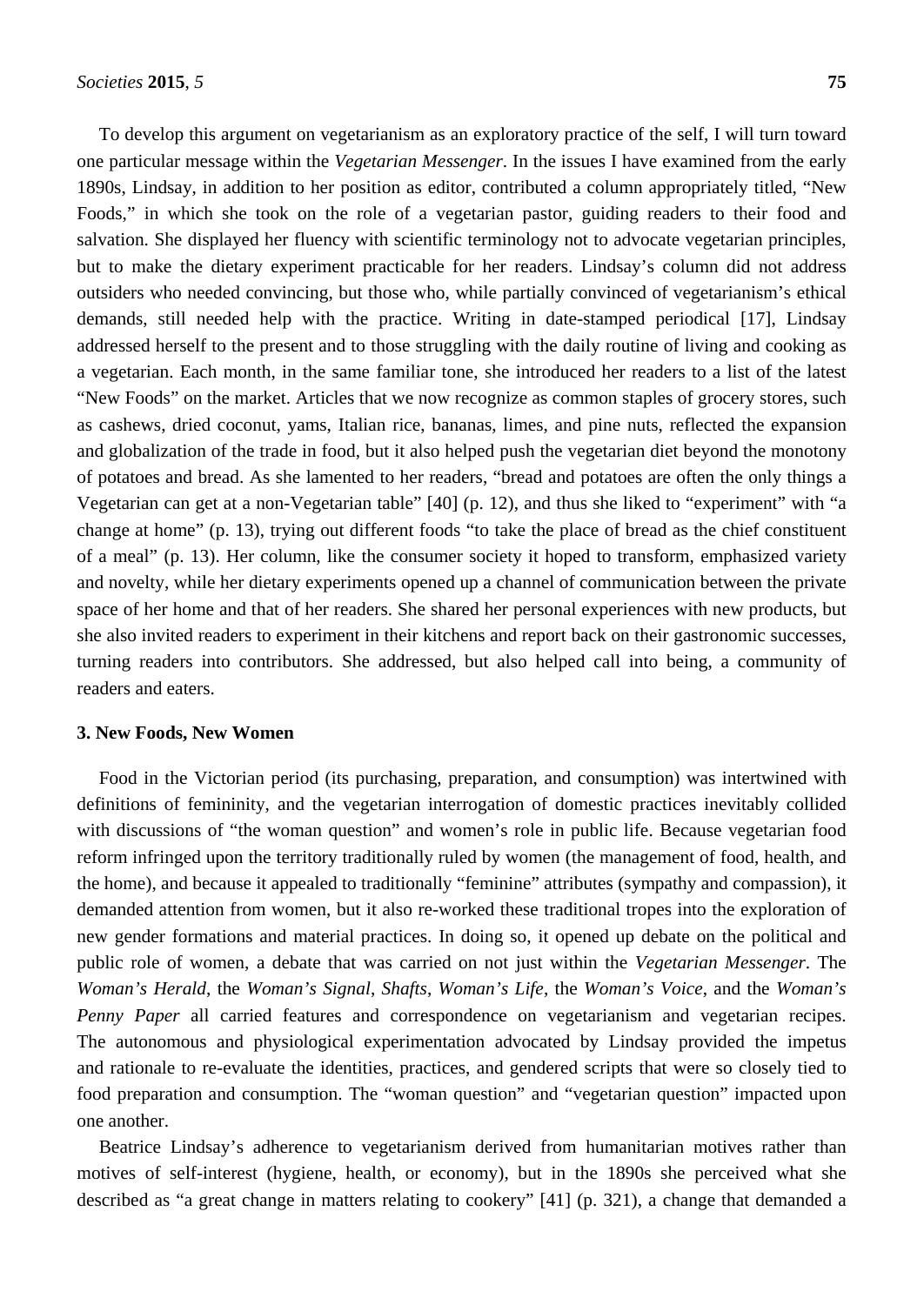corresponding shift in vegetarian tactics and propaganda from polemical arguments toward the art of cookery. Vegetarians now had some common ground with their enemies, and the world was much more hospitable to vegetarians. The "solid joint" of previous decades, which had formed the centerpiece of mid-Victorian tables and social rituals, was, Lindsay claimed, "no longer a necessity at respectable dinner parties" [41] (p. 321), and "when you were invited to dinner, there was even a chance of getting something Vegetarian to eat" [41] (p. 321). Even the 1888 edition of Mrs. Beeton's *Book of Household Management* [42] contained a new chapter on vegetarian recipes, while in 1891 the popular publisher, Cassell, released *Cassell's Vegetarian Cookery* [43]. Reflecting on the history of the vegetarian movement, Lindsay argued that, while much had been achieved "in the battering ram fashion" of outspoken advocacy, now was the time for "the silent process of growth" [27] (p. 415). Proceeding in the spirit of friendship and moderation, rather than the "advocacy of extreme doctrines," would, Lindsay believed, gain greater favour with public opinion. In the 1890s, the "world [was] acquainted with the principles and practice of Vegetarianism," and "therefore Vegetarians may now tone down their style of talking, for we have not now, as was the case forty years ago, to dispute with enemies but with half-convinced friends, who would like to become vegetarian, only they think it so difficult" (p. 415). While many of "our half-won converts" were now receptive to vegetarian ideas, they lacked the practical knowledge to conduct it in the home. Hence, Lindsay argued that "[g]ood cookery is the best means for popularizing the Vegetarian diet. It is all very well to give 24 reasons for being a Vegetarian, but people will not adopt the better diet if they are not taught how to cook a Vegetarian meal properly" [41] (p. 321). "24 Reasons for a Vegetarian Diet" was indeed the title of a halfpenny pamphlet sold by the Vegetarian Society. Providing a litany of arguments based on chemistry, natural history, economics, physiology, anatomy, and hygiene had become a well-trodden genre within vegetarian advocacy, but Lindsay recognized that reasons for being a vegetarian would not teach anyone how to live as a vegetarian. Now was not the time for combative arguments, but pastoral guidance. Rather than assert the moral reasons behind her diet, Lindsay's emphasis on good cookery addressed the quiet, unheralded, and slow transmission of material and culture practices. Her column on "New Foods" mobilized the periodical as a collaborative space for the collective exploration of vegetarian habits. In this way, she invested her readers in the construction of the practice of vegetarianism, and brought together a flock of vegetarians.

The title of Beatrice Lindsay's column condenses the objectives of the Vegetarian Society into a succinct statement: *new foods*. Vegetarian advocates aimed to introduce new foods into daily routines. For the middle and upper classes—that is, for those who could afford meat regularly—conversion to vegetarianism required that one eat differently, relinquishing customary tastes in favour of a dietary regime that was most commonly associated with poverty or eccentricity. From its foundation in 1847, the Vegetarian Society emphasized the benefits of abstinence and simplicity in diet, but the advertising and the commodity culture of the late-nineteenth century were driven by "the quest for superfluous variety" [44] (p. 26). We may, therefore, read the emphasis on novelty in "New Foods" as an attempt to compete with and adapt to the late-Victorian consumer culture. The Vegetarian Society published works of vegetarian cookery that appealed to the domestic ideal, but I focus here not on the way in which women were instructed in vegetarianism, but the way in which they collectively invented it through experimentation. In particular, I address the way in which the *form* of the periodical, rather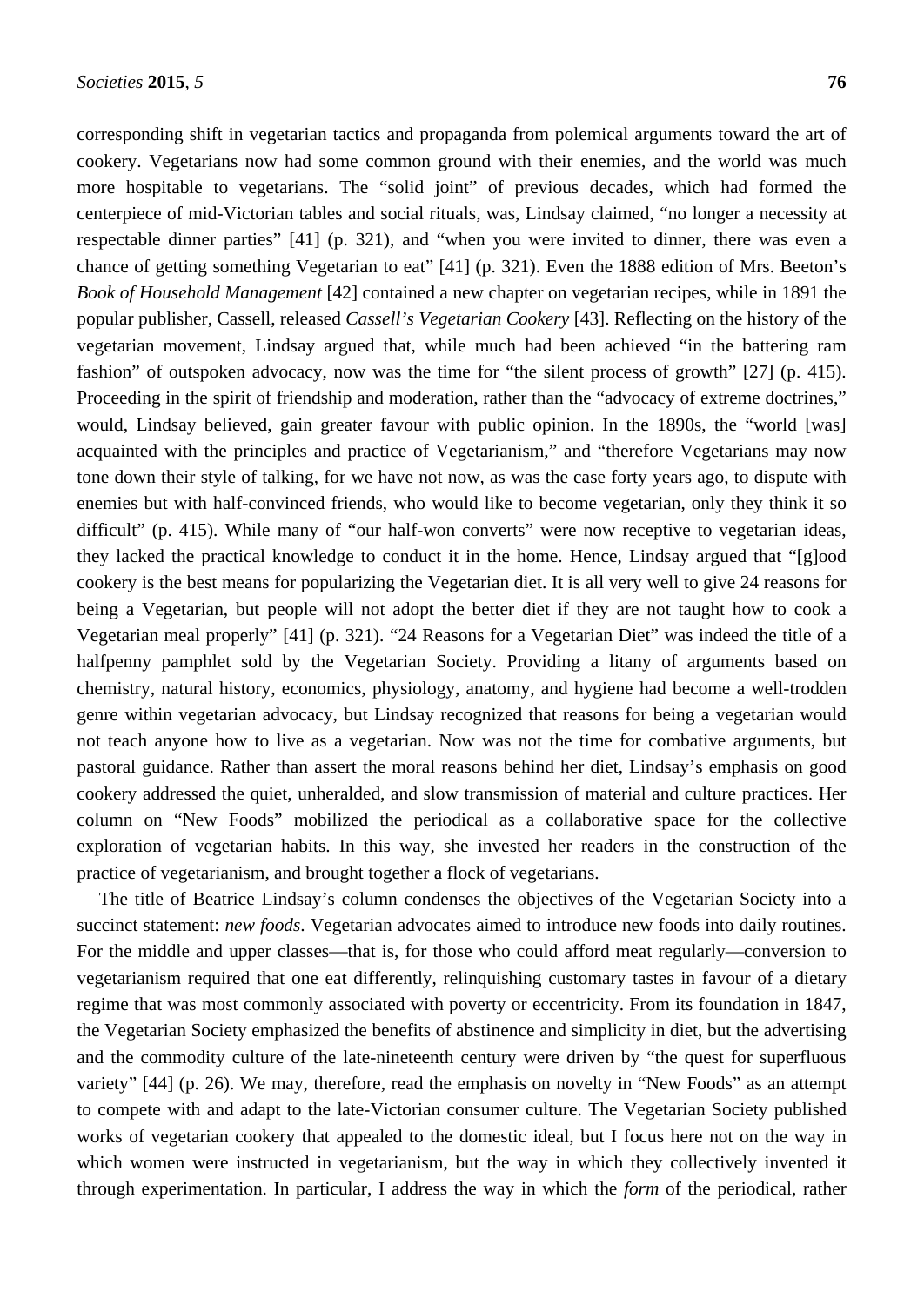than simply its content, popularized vegetarianism because, as a genre, the periodical specialized in integrating new ideas and unfamiliar content within regular, consumable instalments.

James Mussel argues that, much like scientific experiments, the print forms of the press were designed to assimilate, organize, and make sense of what was new. In Mussell's phrasing, periodicals "cohered knowledge" [45]: they transformed the unfamiliar into the familiar, and gave meaning to the flux of the modern world by organizing it according to a set of repeated generic conventions. The defining characteristic of the periodical is, therefore, a constant negotiation between novelty and repetition, change and continuity, difference and sameness. As Margaret Beetham argues, each number is different, but it still represents the same periodical [17]. The repetition of recurrent formal features such as the masthead, layout, price, paper quality, and typography allowed periodicals to forge a stable, familiar relationship with readers across time. Formal layout, however, not only produced and reproduced the publication's identity; it also provided the framework through which readers understood novel, changing content. The repetition of genres in the press mitigated the force of the unknown by placing it within categories that readers were already familiar with. Beatrice Lindsay and the Vegetarian Society not only had to create, through the repetition of form, the identity of their journal; rather, they also had to familiarize readers with the novel content of their diet, new vegetarian foods. Vegetarian periodicals and vegetarian practice had the same objective: to introduce new content within recurrent and established forms. The periodicity of serial publication also provided a monthly rhythm around which vegetarians could anchor the smaller cycles of daily consumption and practice.

The great changes in late-Victorian cookery described by Lindsay were partly made possible by the appearance of newly imported goods and commodities, which flooded the marketplace and adorned the covers of the *Vegetarian Messenger*. The practice of vegetarianism entailed navigating and making use of this growing consumer culture for one's own distinct humanitarian objectives. If we glance at the front and back cover of the *Vegetarian Messenger* from April 1898 (Figure 1), we can quickly identify several differences between the austere, male-dominated vegetarian world of 1849 and the vegetarian commodity culture of the 1890s. The *Vegetarian Messenger* is now personified as an angelic female figure who trumpets the vegetable gospel to the world, a neoclassical image that visually associates the *Vegetarian Messenger* with the iconography of the feminist journal *Shafts* [46], but also with the "Grecian figures" of popular advertising at the fin de siècle [44]. Notably, Cadbury's Cocoa occupies the position above the masthead, suggesting that vegetarianism was becoming identified with brand name commodities. Before readers could reach the first article listed in the table of contents, they had to flip through nine more pages of advertisements that specifically addressed a niche market of vegetarian consumers. We encounter Fromm's Extract, Nucoline Pure Vegetable Butter, Falona Health Food, Pure Palm Oil Soaps, and other products that were, as they often claimed, made by and for vegetarians. A world of producers and vendors arose to satisfy, sustain, and please the vegetarian movement and make possible a vegetarian culture. Gendered advertisements for products such as knitting machines, the Queen's Pudding Boiler, sanitary vegetable oil soaps, and health foods provide us with a potential resource for reconstructing the magazine's shifting readership.

The gradual decline of the mid-century liberal model of the press—which published parliamentary speeches, leading articles of political commentary, and addressed an audience primarily of men—was no great loss for the Vegetarian Society, the members of which recognized that they could not win coverts to their way of life only through the ideal of rational debate in the public sphere. The commodification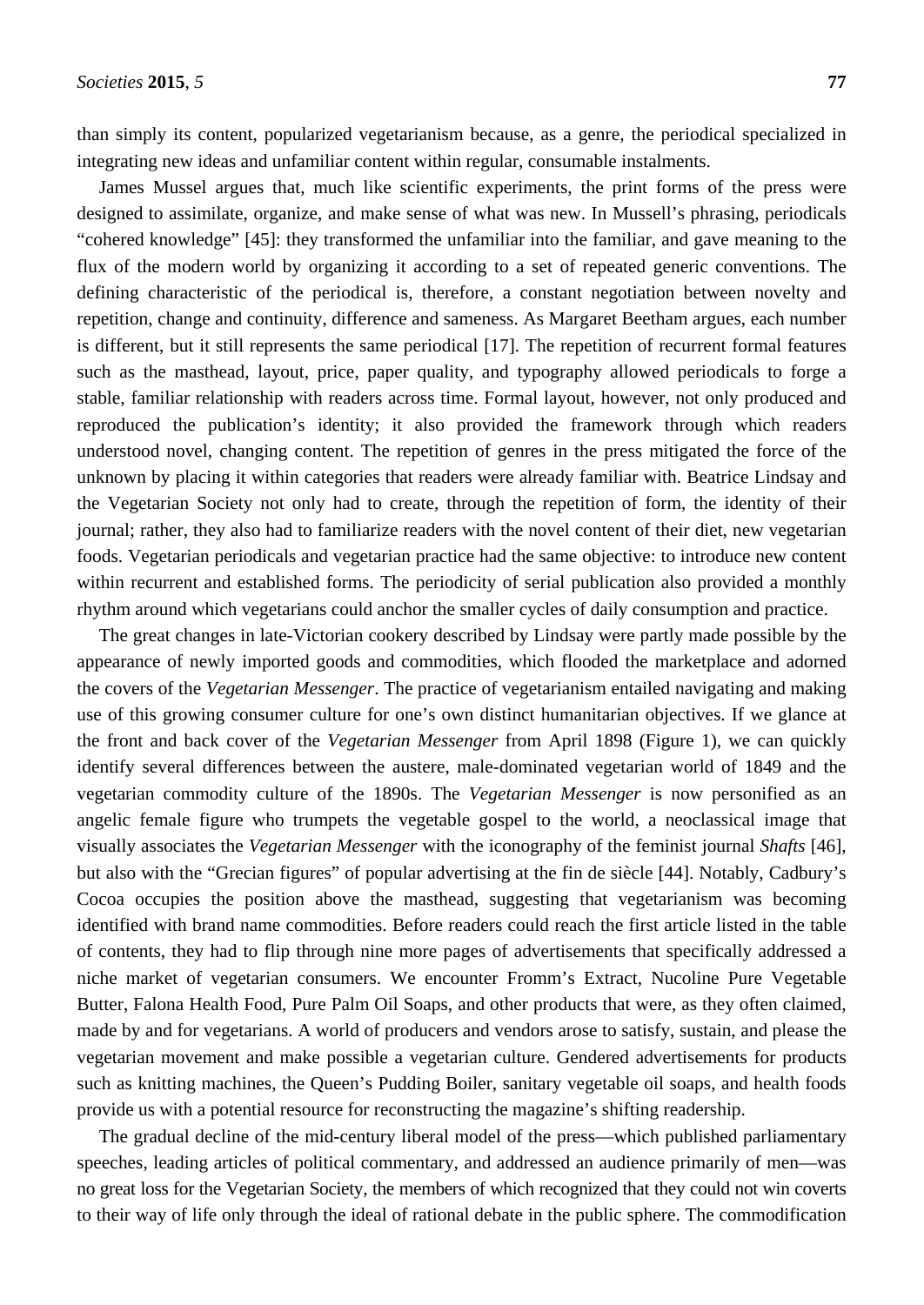of the press and the expansion of advertising for household goods in the second half of the nineteenth century provided the Vegetarian Society with a wider array of extra-parliamentary avenues for promoting vegetarianism and reaching out to new audiences. The audience that many advertisers wanted to reach, and for which newspapers supposedly sacrificed their political role, was one composed of middleclass women, whom advertisers perceived as "the agents of material acquisition" [44] (p. 9). As Margaret Beetham notes, the "commercialization" and "de-politicization" of journalism were held to be synonymous with its "feminization": the New Journalism of the late nineteenth century appealed to feeling, sensation, and domestic issues rather than the public world of politics [17] (pp. 119–122). One can regard this appeal to women readers as "depoliticization," but, as I want to suggest, the *Vegetarian Messenger*, by borrowing the styles and strategies of commercial journalism, engaged in another form of politics, the politics of everyday life. The Vegetarian Society did not work through conventional parliamentary means, but through the construction of cultural practices and daily routines. In constructing a vegetarian way of life, the peripheral pages of advertisements for vegetarian commodities were as important as the more overtly propagandistic and argumentative content of the journal. Advocacy and advertising were complementary rather than antithetical in the Vegetarian Society's attempts at social reform.



**Figure 1.** The front and back cover of the *Vegetarian Messenger* from April 1898 reveals the commercialization of vegetarianism.

As Laurel Brake laments, well-intentioned attempts to preserve nineteenth-century periodicals in bound volumes often discard their title pages and surrounding advertisements, and this excision redefines the meaning of the text [10] (pp. 27–29). The practice of reissuing periodicals in bound volumes presents them in the timeless form of a book, and it occludes essential features of periodicals: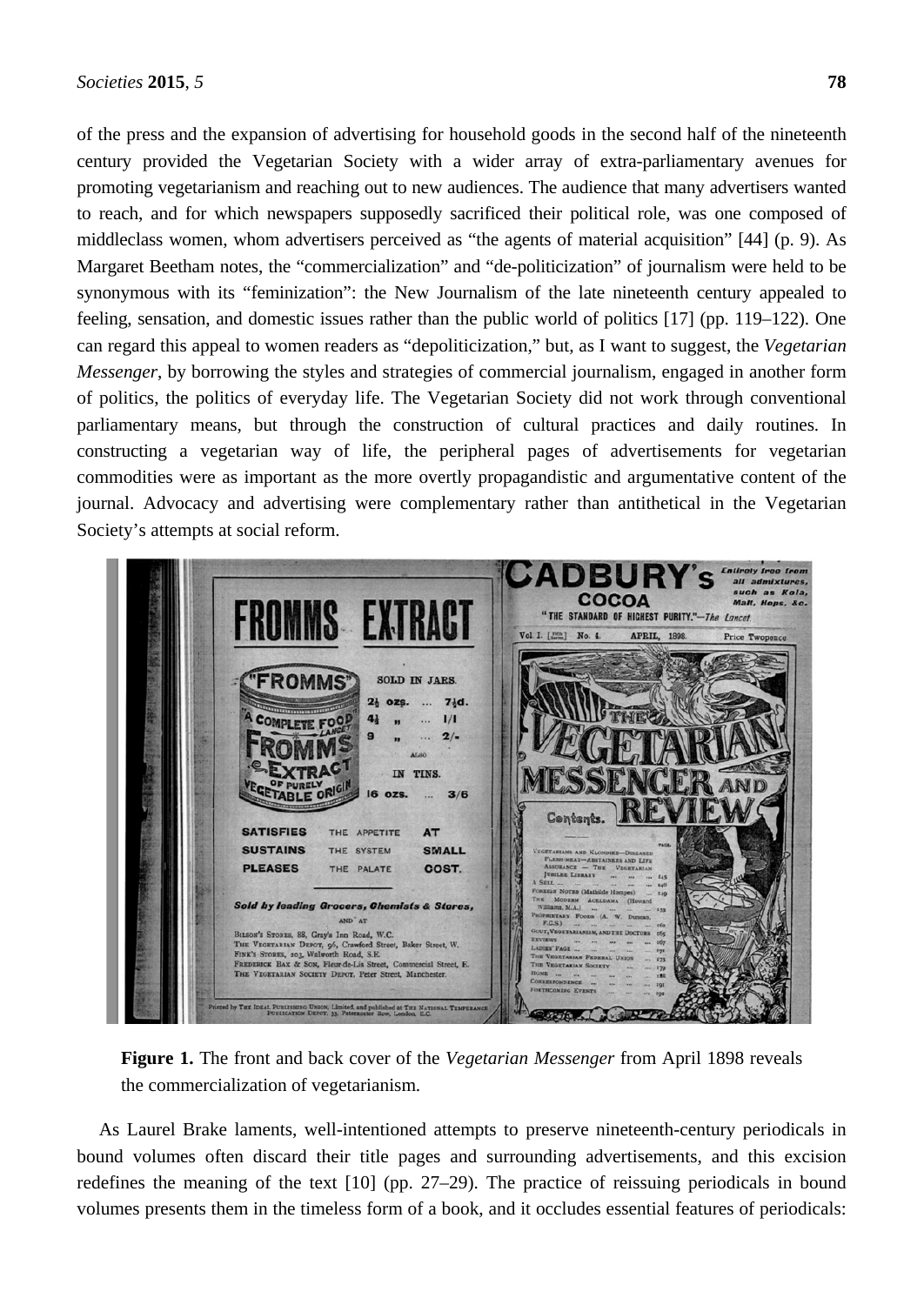namely, their serialization, close connection to time, and rootedness in material, popular culture. The *Vegetarian Messenger* was not a profit-making enterprise. Nonetheless, advisements played an integral, rather than a peripheral, role in the periodical. Far from being "ephemeral," advertisements for vegetarian products represented one of the most permanent aspects of the issues I have seen from the 1880s and 1890s. Advertising contracts were entered into on a yearly basis, and thus, while the articles and other content changed every month, the advertising remained the same throughout the year. Repeated each month, the images of Nucoline vegetable butter, Nuttose health food, Dr. Nichols' Food of Health, and Vejos vegetable extract composed a recurrent and familiar feature of the periodical's physical identity and appearance, and were thus central to the reader's experience. Advertisements also formed an essential part of periodical's objective: to constitute a community of vegetarians. Under Beatrice Lindsay's editorship, the journal created a dynamic interrelationship among its recreational, social, commercial, and more overtly humanitarian and propagandistic functions. Pleasure, consumption, identity formation, and ethics all came together in the practice and advocacy of vegetarianism.

### **4. Serial Eating**

 $\overline{a}$ 

In January 1891, Lindsay greeted readers of her "New Foods" column with the "welcome news" that Mr. W.S. Manning of London had "started an agency for fruit, nuts, and other useful vegetarian, (or V.E.M.) foods"  $4$  [40] (p. 12). New foods were newsworthy items for vegetarians, and each month Lindsay kept her readers informed on "the novelties that Mr. Manning is introducing" [47] (p. 62). Mr. Manning was himself a vegetarian advocate, who became active in the 1880s with the London Food Reform Society, organizing cookery demonstrations and educational dinners. In the *Vegetarian Messenger*, his list of "Fruit and Nuts, Fresh or Dried—Foreign or Home Grown—Wholesale or Retail" were called for in recipes sections, recommended in Lindsay's column, and displayed in its advertising pages, thus creating porous borders between the journal's paratextual advertisements and internal content, or between its commercial and propagandistic functions. For instance, Lindsay recommended Mr. Manning's chestnut flour "for use in soups" [48] (p. 260), and then referred her readers to "recipes contributed by Madame Risos to the June *Vegetarian Messenger*" (p. 261). Hence, she used the intertextuality and seriality of the periodical to bring together a community of women who could exchange recipes, ingredients, and ideas. Vegetarian substitution required not only replacing meat with vegetables, but also creating an alternative social and economic order that could support a vegetarian way of life. The collaborative relationship between Lindsay and Manning demonstrates how vegetarians worked to intervene in production and consumption, or in the economic system that made different foods available, and in the everyday uses of foods. Lindsay played the role

<span id="page-14-0"></span><sup>4</sup> V.E.M. stands for vegetables, eggs, milk. Francis Newman, president of the Vegetarian Society from 1873–1884, developed this phrase, the V.E.M. diet, in order to present the wide range of foods available to vegetarians. The term "vegetarian," he argued, misleadingly implied that members of the Vegetarian Society subsisted solely on vegetables. While some nineteenth vegetarians practiced a strict vegetarian diet, which we would now call a vegan diet, most admitted the use of dairy and eggs. Internal debates raged over the proper practice and terminology of vegetarianism, and Lindsay's use of both terms, "vegetarian (or V.E.M.) foods," suggests she may have been attempting to avoid controversy and appeal to a broad audience of both the uncompromising ascetics and the more liberal diet reformers.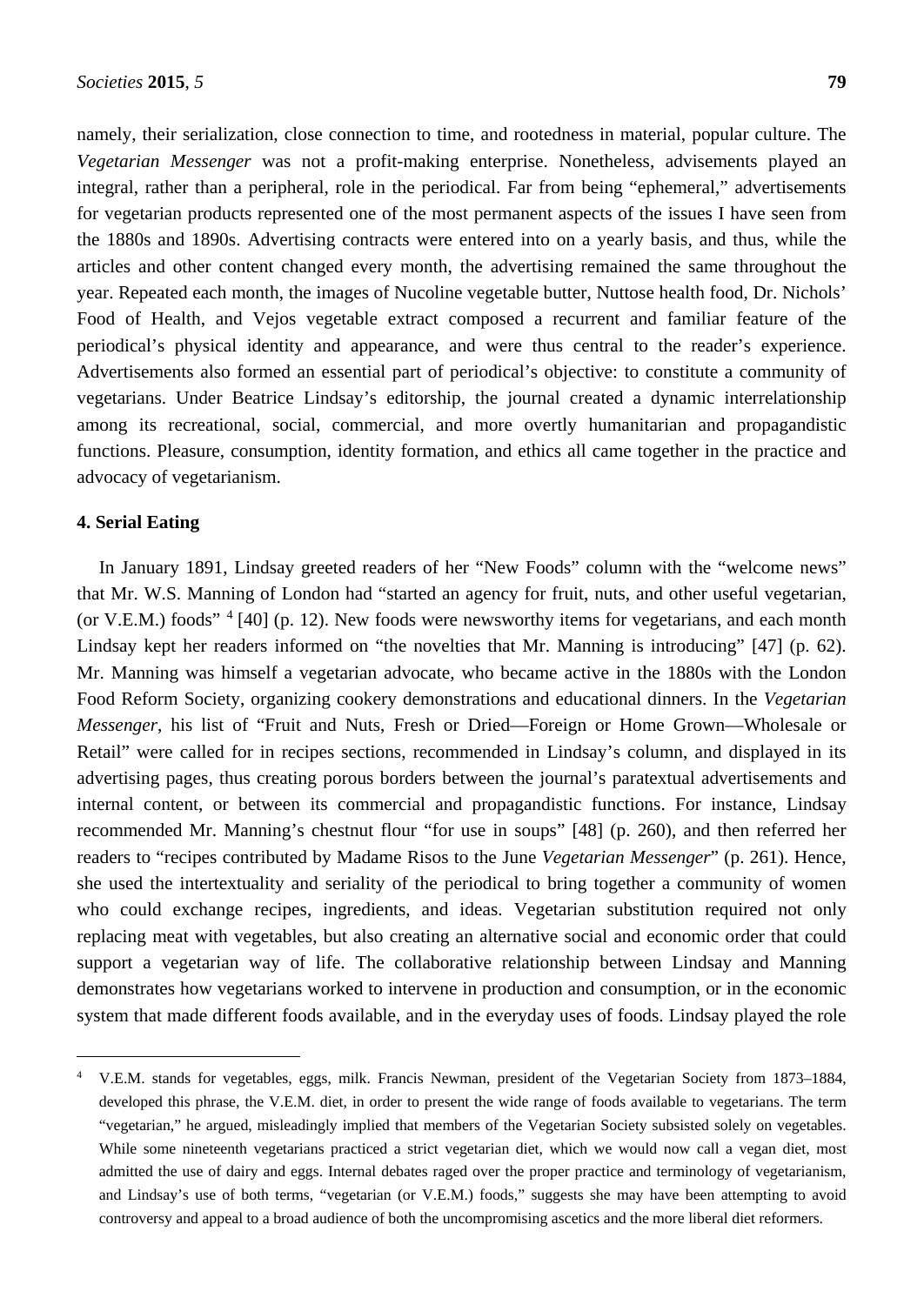of mediator within this network of consumers and producers; she tried different products and identified those commodities that bore the most applicability to her readers. She was, we might suggest, a food critic, and yet, as I want to say, her role was productive rather than simply descriptive. She received food samples from distributors such as Mr. Manning, and each month in her column on "New Foods" she related her opinions of these vegetarian specialities, telling readers the costs, quantities, and potential uses of the articles sold by Mr. Manning's company:

I may name the following items in Mr. Manning's list: White Grapes (French), at 6d. per lb.; West Indian Limes, at 6s. per doz.; Tasmanian apples, 4d. per lb.; Barbadoes tamarinds, 3d. per lb.; and dried-pine apple, which, to my taste, is much preferable to the favourite crystallised kinds on account of containing only its natural sugar [48] (p. 259).

Each newly imported product on the list was accompanied by a description of its price, taste, and potential use in vegetarian households. Lindsay's interjection of her preferences ("to my taste") added a level of personal intimacy to what would otherwise be a standard price list. This self-disclosure allowed her to unfold before her readers an authorial persona whom they could learn to trust. She further familiarized readers with the appearances and flavours of exotic products by placing them within recognizable culinary and taxonomic classifications. For instance, readers learned that yams "are very like potatoes only with a slightly sweet flavour" [47] (p. 62). And, like potatoes, yams are also easily boiled into a floury substance, but "they are not like the potato, a *tuber*, but a *rhizome*; that is to say, they are not round offshoots born on the root, but are enlarged parts of the root itself" (p. 62). Lindsay used the growing cultural authority of science not to abstract food into its chemical properties, but to make unknown foods tangible and concrete. She related the foreign to the domestic; yams fell within the same taxonomic family as "the beautiful bindweed of our English lanes" (p. 62). Readers also learned that cashew nuts were the product of a tree in the American tropics, the fruit of which was "exactly comparable in botanical structure to the strawberry" (p. 61). In taste they stood between the almond and pistachio. This epistemological work of classification was necessary to enable vegetarian activity: people tend not to eat something if they do not first know what it is. Lindsay made new vegetarian foods comprehensible and, hence, consumable for her readers.

One the principal tropes Lindsay used to reconcile new foods with her readers' already-existing culinary knowledge was thus analogy. However, the periodical itself also provided a cultural framework for integrating variety and difference into the lives of readers. Lindsay's columns emphasized novelty, change, and variation from the monotonous routine of bread and potatoes, but she also drew attention to the serial continuity and repetition of her medium. For instance, she concluded her January 1891 column by noting, "The above list of foods is well worth the attention of those who are not yet familiar with the articles I have named, and I shall hope to introduce some others to the notice of my readers next month" [40] (p. 13). The work of satisfying the vegetarian body was an open-ended process, an exploration that would continue with next month's issue. Mr. Manning was, readers learned, "still adding to the variety of his selection of fruits and other Vegetarian foods" [48] (p. 259). There would always be a new food to eat just as there would always be a new issue to read. Lindsay thus closely intertwined reading and eating practices, and balanced novelty against formal repetition. She introduced dietary changes and new foods to her readers, but did so within the familiar and repetitive form of the monthly magazine. Through her use of established taxonomies and conventional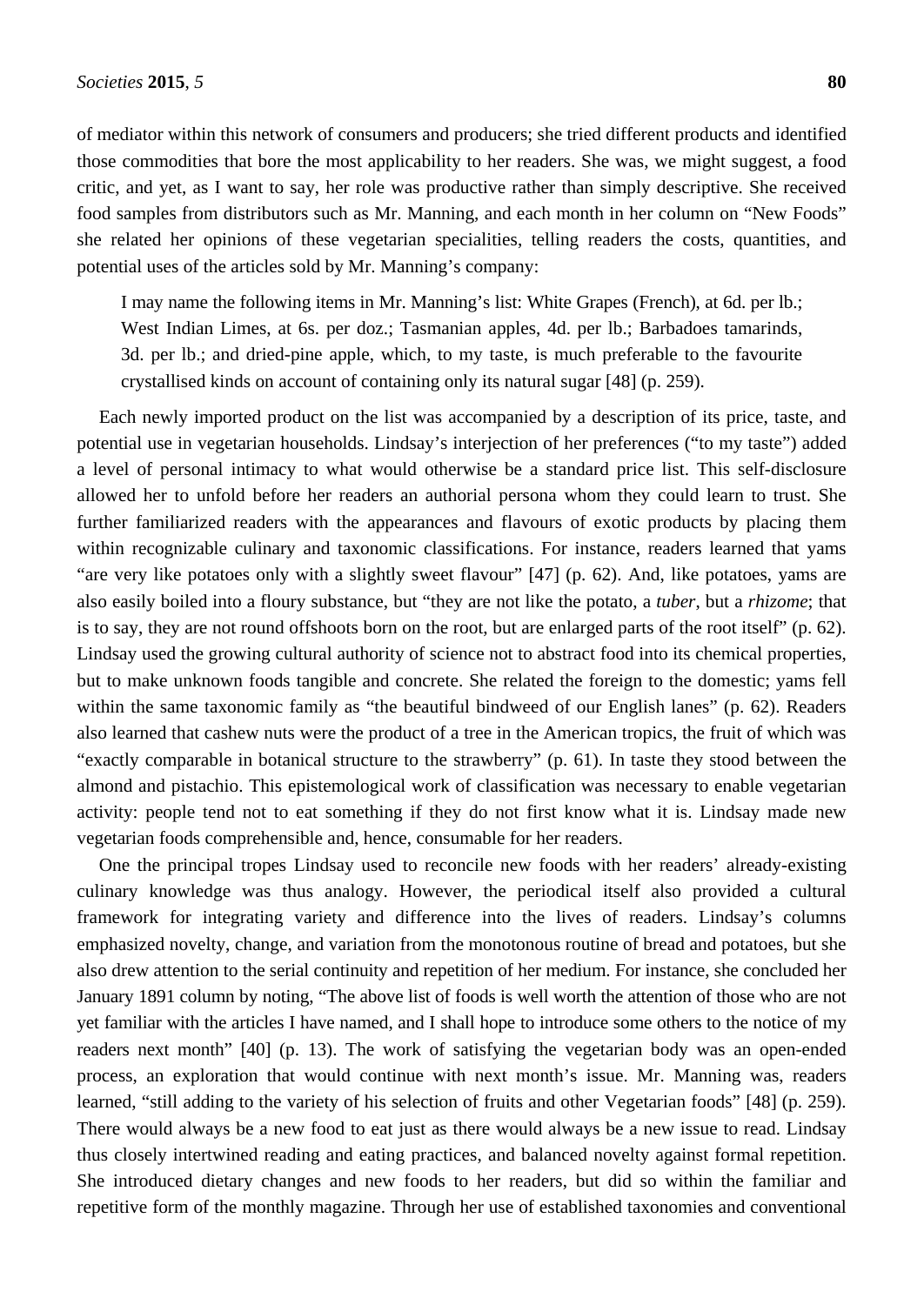$\overline{a}$ 

print forms, she gradually gave shape and meaning to the undefined practice of vegetarianism. Notably, subscribers received their vegetarian journals and their vegetarian foods in the same way: through the post. Manning's agency, Lindsay claimed, enabled vegetarians living in the country or away from market districts to order fresh or dried fruit at wholesale prices, making fruit "a staple article of food, instead of an expensive luxury, as it used to be a few years ago" [48] (p. 259). Hence, isolated vegetarians could anticipate receiving their monthly magazine and their delivery of sultana raisins, West Indian limes, and dried pineapple in the same manner, making vegetarian texts and foods staples of the everyday.

Much like the periodical, the practice of vegetarian cookery itself involved mixing familiarity with novelty. It was process of adapting new content to fit within traditional forms in order to meet the needs of the present. Lindsay frequently represented it as a struggle between inherited social conventions and tactical innovation. In the January 1891 issue, she drew her readers' attention to "a very satisfactory sample of nut meal" that she had "received from Mr. C Stamper, of Didsbury" [40] (p. 10). Made from ground hazel nuts, this nut meal could be used in cakes, as one would normally use ground almonds, but Lindsay claimed, "what is more important, it completely solves the problem of what to use as *a strictly vegetarian butter*" (p. 10). Lindsay's previous attempts to substitute for butter had all ended in failure for different reasons. Following the "recommendation of writers in the old *Dietetic Reformer*" (p. 11), she had tried "mashing pulse with oil," but this admixture fell short of the mark because it contained too much "starch," thus rendering it "entirely different in food value from butter" (p. 11). [5](#page-16-0) In addition to mashing lentils and other pulses, Lindsay had also experimented with olive oil, but, as she lamented, it was "too 'messy,' owing to its liquid form" (p. 10). However, olive oil stirred up with the Mr. C. Stamper's nut meal could be formed into a "paste such as can be spread with a knife" (p. 10). We see here, then, one of the small triumphs that made up the progress of vegetarianism. The recipes and recommendations of "writers in the old *Dietetic Reformer*" had been surpassed, and Lindsay had arrived at an adequate equivalent for butter, which she described to her readers in both practical and scientific terms, developing a popular science of vegetarianism: "The oily substance of the nut, distributed in its natural cells, and accompanied by a certain portion of mineral salts, does not present these objections [of previous attempts], and in these respects more nearly resembles ordinary butter" (p. 11). Lindsay "strongly recommend[ed] those who have experimented on vegetable substitutes for butter to try this mixture" (p. 11). It was, she said, particularly good with jam "in the way in which butter is much enjoyed by children, and usually forbidden by their parents" (p. 11). By identifying with the child's enjoyment rather than the parents' discipline, Lindsay seems more concerned with the pursuit of her own pleasure than with domestic duties to care for others. As Lindsay also indicates, finding a butter substitute was a "messy" problem, and her solution suggests *bricolage*, a creative way of using, manipulating, and enjoying the material world [49] (p. xxii).

<span id="page-16-0"></span><sup>5</sup> For example, the November 1885 issue of the *Dietetic Reformer and Vegetarian Messenger*, the same issue in which first Lindsay appeared as the Editor of the Vegetarian Society, published a recipe for "Vegetarian Butter" contributed by a correspondent who signed his or her name simply as "C.H.R": Vegetarian Butter—A cup of lentils steeped till soft, simmer for five minutes, pour out and stand till cold, then add a few fine bread crumbs, and a little grated cheese, pepper, and salt, and grated nutmeg, and put in pot.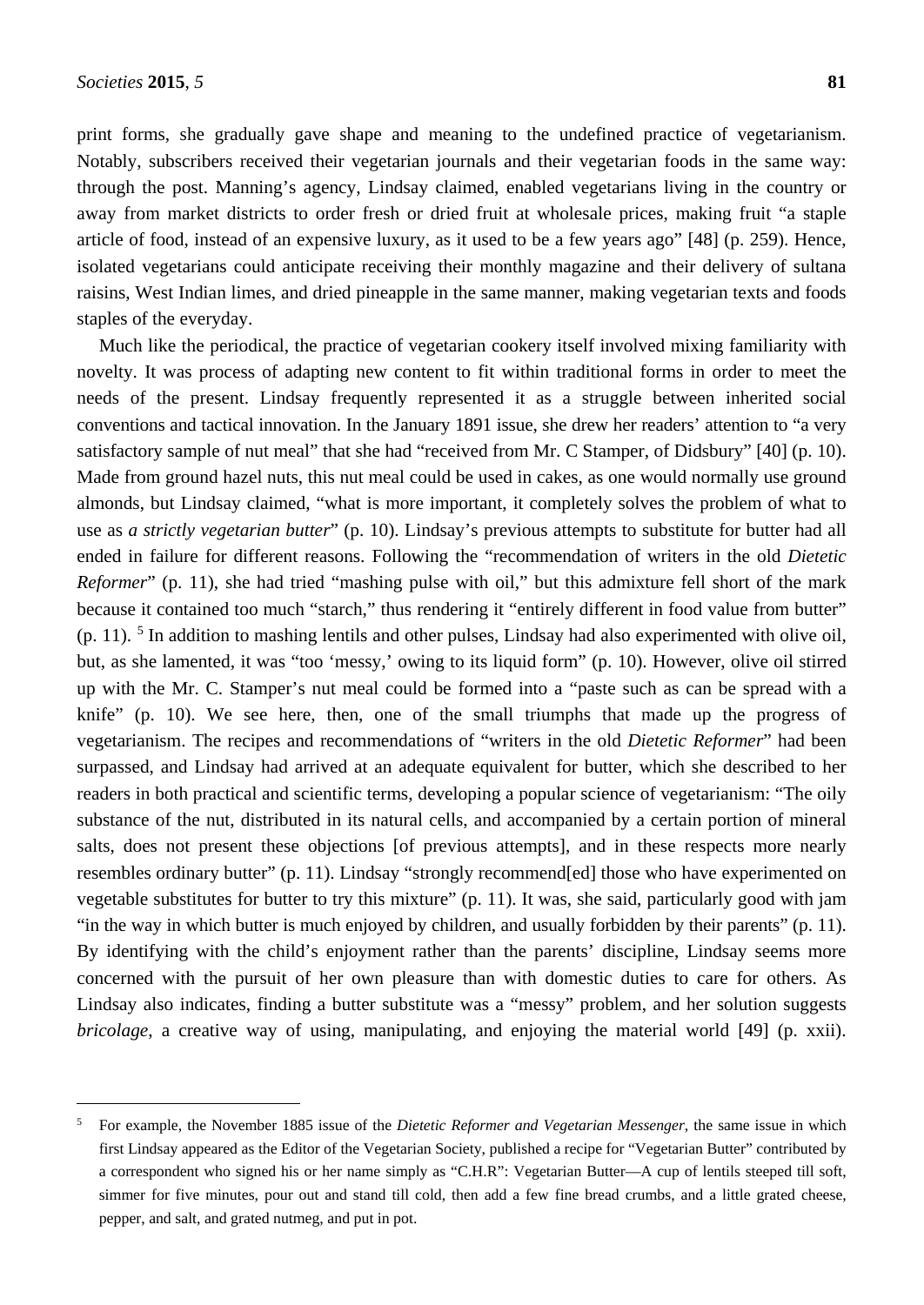Vegetarianism required tactical and very tactile consumer practices, an ability to appropriate the goods of an expanding commodity culture, and materially re-shape these objects to fit one's own purposes.

Finding "a strictly vegetarian substitute for butter" was an everyday and seemingly trivial problem for vegetarians. Worrying about what to use for butter did not make front-page news, not even in the *Vegetarian Messenger*, which usually led with a summary of recent events, annual reports and speeches, or an appeal to the reader. Lindsay's columns appeared near the end of each issue, with the correspondence and recipe pages. They brought together the ephemera of material culture with social reform. Her admixture of hazel nuts did not directly address social progress or the moral status of animals, but it allowed her to reconcile her humanitarian principles with the established conventions of the table. Her experiments with nut-butter reveal for us the importance of what Michael de Certeau terms the activity of "making do" [49] (p. 35) in the vegetarian movement and in the invention of vegetarianism. For too long, de Certeau argues, we have assumed that production ends with consumption, and we have thus neglected to study what consumers *do* with the things they buy, or *make* of the images, texts, and discourse they assimilate from popular culture—that is to say, we have failed to acknowledge the subtle ways in which consumers are also producers of meaning. Statistical studies, such as those carried out by Dr. Edward Smith and the British Association for the Advancement of Science on the English diet [50] (pp. 96–99), record "*what* is used, not the *ways* of using" [49] (p. 35). In *The Practice of Everyday Life*, De Certeau attempts to theorize the invisible, silent, and unrecognized "*ways* of using," which he describes as the "creative tricks of the 'weak' within the order established by the 'strong,' an art of putting one over on the adversary" (p. 40). Through a variety of "tactics," users appropriate cultural products according to their own rules and interests, thereby making daily rituals (cooking, eating, walking, reading) sites of contestation: "the tactics of consumption, the ingenious ways in which the weak make use of the strong, lend a political dimension to everyday practices" (p. xvvii).

Vegetarian cooking made consumption productive; it operated through the citation and imitation of the norm, but also created new uses for foods and products. Lindsay shaped hazel nuts into butter; she gave "messy" vegetarian food a solid form, but, by reproducing the texture, pleasure, and function of butter, she also created something new. Vegetarian cooking and eating relied on imitation as well as artistic trickery and parody. It entailed a negotiation between novelty and familiarity, between modern ethical convictions and past culinary traditions. How could a vegetarian survive the temptations of the Christmas season? Lindsay had an answer; she recommended pine nuts, another one of the "novelties introduced by Mr. Manning" [40] (p. 12), as "the best substitute for suet in the Christmas pudding" (p. 12). The pine nuts and other "novelties" recommended by Lindsay were available for anyone to purchase, but these articles developed specific uses and meanings within vegetarian circles and social rituals. Using pine nuts instead of suet allowed Lindsay and her readers to eat within the customs of society, but according to their humane rules and principles. They operated within the economic and culinary system that they aimed to subvert. Tactical vegetarian eating struck a balance between traditional forms, such as the iconic shape of Christmas pudding, and new commodities. It reproduced established dishes, but, through this repetition, it aimed to make possible a new understanding of the appetites and their attendant pleasures. The vegetarian parody aimed not simply to imitate the meaty original, but also to denaturalize and displace it, revealing its fleshy essence to be non-essential and substitutable.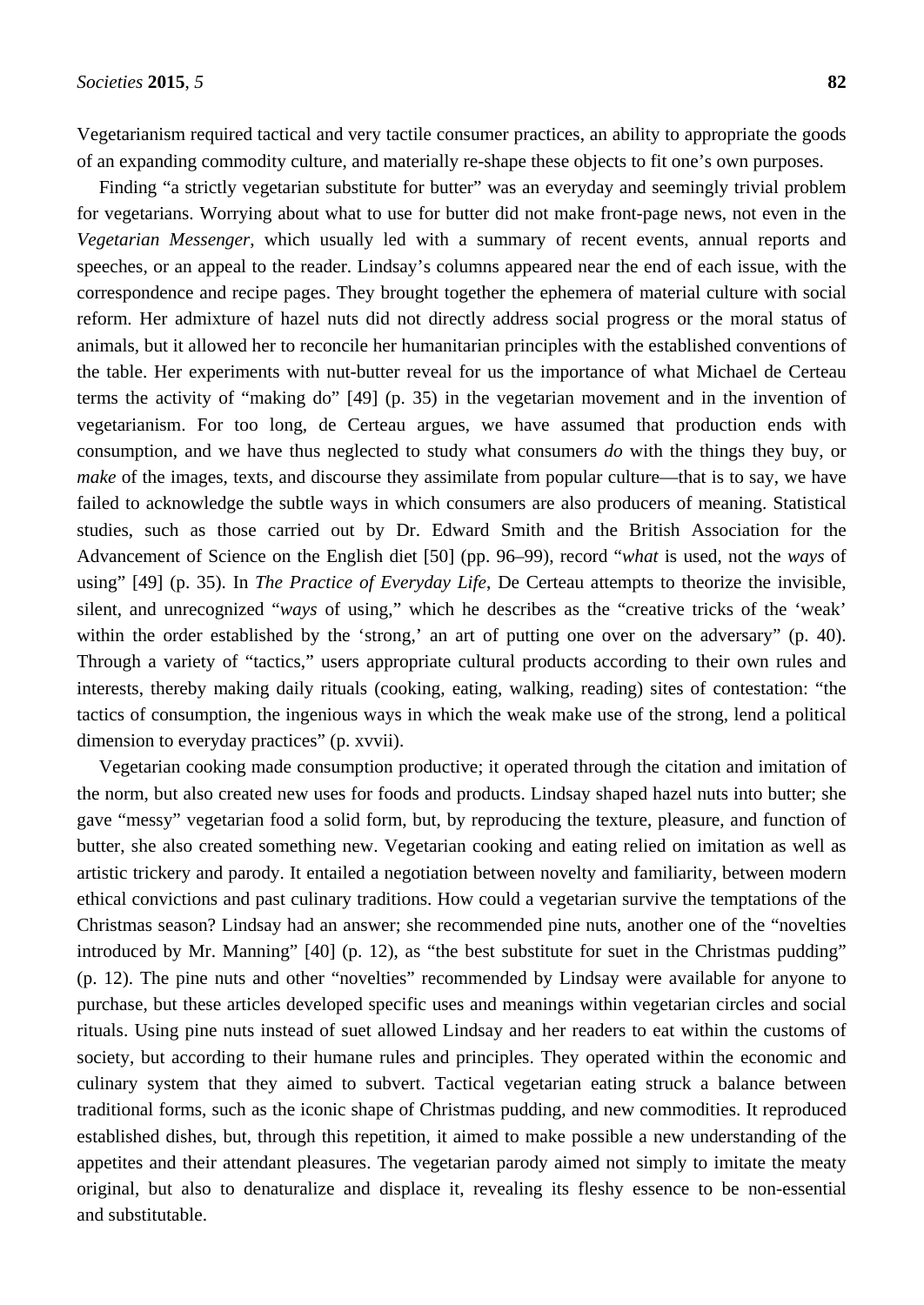Lindsay's monthly column was thus oriented toward enabling new vegetarians to survive in a fleshy world and partake in the experiences of modern life. She reveals for us the material practices and small innovations that made possible vegetarian ways of living. Nineteenth-century vegetarians were a peripheral minority, a group of eccentric consumers who lived on the margins of an omnivorous culture, but when discussing the tactical ruses of "the weak" over "the strong" we must remember that their "ways of operating" and "making do" were carried out in name of another marginal and increasingly invisible group: nonhuman animals. In the three columns that I have surveyed, Lindsay mentions the lives of animals only once. She concludes her September 1891 list of new foods by recommending Mr. Manning's excellent coconut oil, at 6d. per pound, for the purpose of frying. "It is very satisfactory," she claims, "and should be tried by all those wish to minimise the use of animal products" [48] (p. 260). She leaves it open for readers to determine *why* they might "wish to minimize the use of animal products" (p. 260), allowing them to construct their own understanding of vegetarianism. This work of minimization draws attention to the central irony in Lindsay's column: she used the resources of an expanding consumer society—its commercial media, advertising, and desire for endless variety—in the name of *minimization*, contradicting and critiquing the ethos of consumerism, the desire for more. However, the substitution of coconut oil for animal fat was not felt to be a diminishment or sacrifice of pleasure, but was carried out in the pursuit of other pleasures. Morality and enjoyment were not at odds in Lindsay's articulation of vegetarianism. Rather, the ethical consumer was in conflict with her surrounding world. Daily existence was figured as both a scientific experiment and a battlefield in which the vegetarian struggled to use the system for her own ends. A provision of bananas, Lindsay advised her readers, would protect the conscientious eater against "a siege, or against—what is almost as bad—a railway journey in the provinces" where only ham sandwiches were served [47] (p. 63). New foods were thus part of the tactical battle of "the weak" over "the strong". While situating them within taxonomic categories, Lindsay also positioned foods in relation to concrete situations, such as a railway journey, a day's hike, or Christmas dinner. Her column, "New Foods," suggests that food can be an agent, rather than effect, of social and cultural change, altering the way we behave, act, live, and create meaning. The introduction of new foods into the diets of consumers brings more than dietary variety, but makes possible more humane ways of living, and Lindsay presents the exploration and informed use of new foods as a way to operate within and struggle against the existing social order. The invention of everyday vegetarianism was an exploratory, messy, and collaborative process, and Lindsay used the periodical press to give form and legibility to this "invisible" practice.

Notably, Lindsay did not address her readers as the "mothers, wives, and daughters" of England, appealing to the ideal of the English domestic woman. Rather, from her tastes and recommendations we can reconstruct a brief glimpse of her life and see how new foods made possible the new lifestyles. Whereas much Victorian household literature circumscribed women within the home, presenting an economic system for maintaining the respectability of the family, Lindsay focused on her own personal tastes and appetites, and she seemed to have been interested in foods that enabled mobility, taking her outside of the home. For instance, she introduces dried green beans, one of "the Vegetarian specialties" available from Messrs. Brett and Co., by drawing on readers' shared experience of urban vegetarian restaurants rather than their experience in the kitchen: "Everybody who has visited the chief Vegetarian restaurants knows the Austrian bean soup" [40] (p. 11). We might reasonably infer from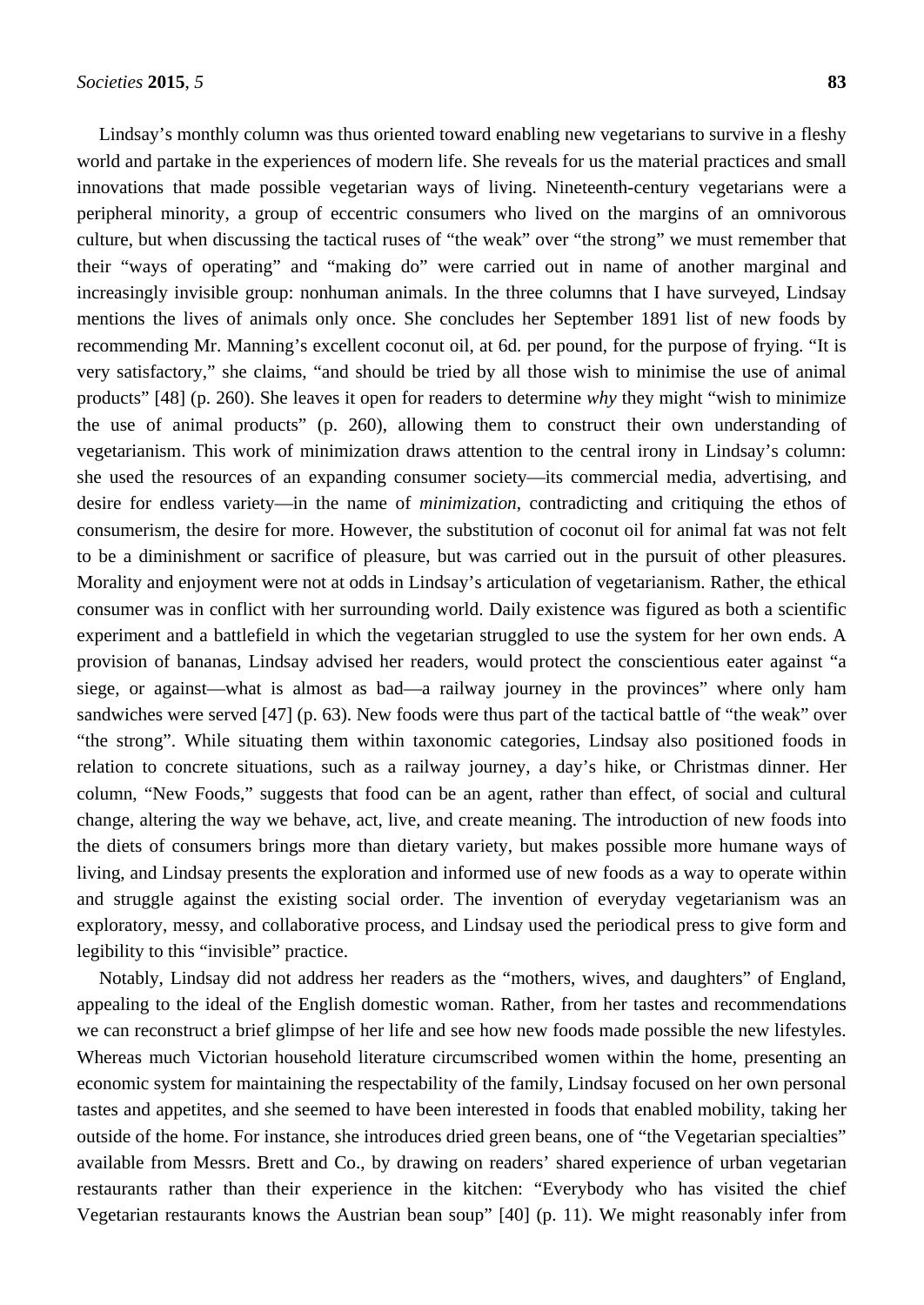this comment that she and her readers were the very type of people who enjoyed dining in public and visiting the chief vegetarian restaurants of London and Manchester. Further, when Lindsay recommends bananas with coffee as "an excellent lunch for purposes of 'hard reading'" [47] (p. 63), she draws our attention to her "hard"—perhaps connoting masculine—intellectual ambitions rather than her domestic duties. Or when she suggests dried fruit and shelled hazel nuts as a "provision for a journey or a day's walk" (p. 62), we get the impression that Miss Beatrice Lindsay is cooking for one, or perhaps not even cooking. She appeals to readers' individual tastes rather than domestic duties, addressing those who visit restaurants and snack on nuts rather than bake homemade bread. At the time, the very idea of "snacking" seemed to suit the habits of modern vegetarians, many of whom advocated eating frequently but lightly on raw, "natural" foods. Some of the items Lindsay recommended were oriented toward quick meals rather than home cooking, reflecting the dietary and social changes of the nineteenth century. She begins one column by introducing readers to "Rizine", a packaged and processed form of rice, which, because it had been pre-cooked by steam, could "be prepared very quickly. […] This ought to render it very useful in households where there is little time for cooking" [47] (p. 61).

As a citational and reiterative practice, vegetarianism imitated the routinized rules of domestic cookery, but, for its success, it also required its own daily repetition and imitation, and thus vegetarian cookery was itself subject to the forces of difference within iteration. Readers did not simply read vegetarian periodicals or cookery books; they also tested them out, put them into use, and incorporated vegetarianism their own practice. Agency, as Butler argues, is found not in the refusal of repetitive practices, but "within the possibility of a variation on that repetition" [51] (p. 198). Beatrice Lindsay encouraged her readers to take up, cite, repeat, and appropriate the practice of vegetarianism, forging their own agency through the repetitive of acts of cooking and eating. She created agents and practitioners of vegetarianism. The Vegetarian Society had, of course, published works of cookery well before Lindsay became involved in the dietary reform movement. Her tactical innovation lay in the fact that she took advantage of the participatory, open-ended framework of the periodical, inviting readers to become the co-authors of vegetarianism. Lindsay, rather than present readers with "the complete vegetarian cookery", emphasized incompletion, presenting the vegetarian lifestyle as a personal, ongoing process of experimentation rather than a rigid routine of household management. Instead of telling readers what to eat and how to prepare it, she involved them in a dialogue.

For instance, in her column from September 1891, Lindsay drew her readers' attention to "a story going the round of the papers lately of a lady who is trying the culture of the common plant called groundsel as a profitable crop" [48] (p. 259). New foods, apparently, were news not just in the *Vegetarian Messenger*, but throughout "the papers". Lindsay had previously considered the plant "a very tiresome weed", but it now seemed as though it might be "eatable as salad" or boiled in the way one cooked spinach. Having never tried it herself, Lindsay asked her readers to investigate: "Will any of our friends give it a trial, and report to me regarding their success?" (p. 259). Lindsay may have addressed readers through the medium of print, but she preserved the oral and communal culture of cooking, eating, and talking: she asked her readers to explore the world with their tongues, to eat new things and then report back on their experiences. Lindsay did not diffuse abstract information on the nutrition or dietetics of the Vegetarian System; instead, she cultivated tastes and ways of "making use", creating embodied knowledge of the world. Not all of the products she recommended were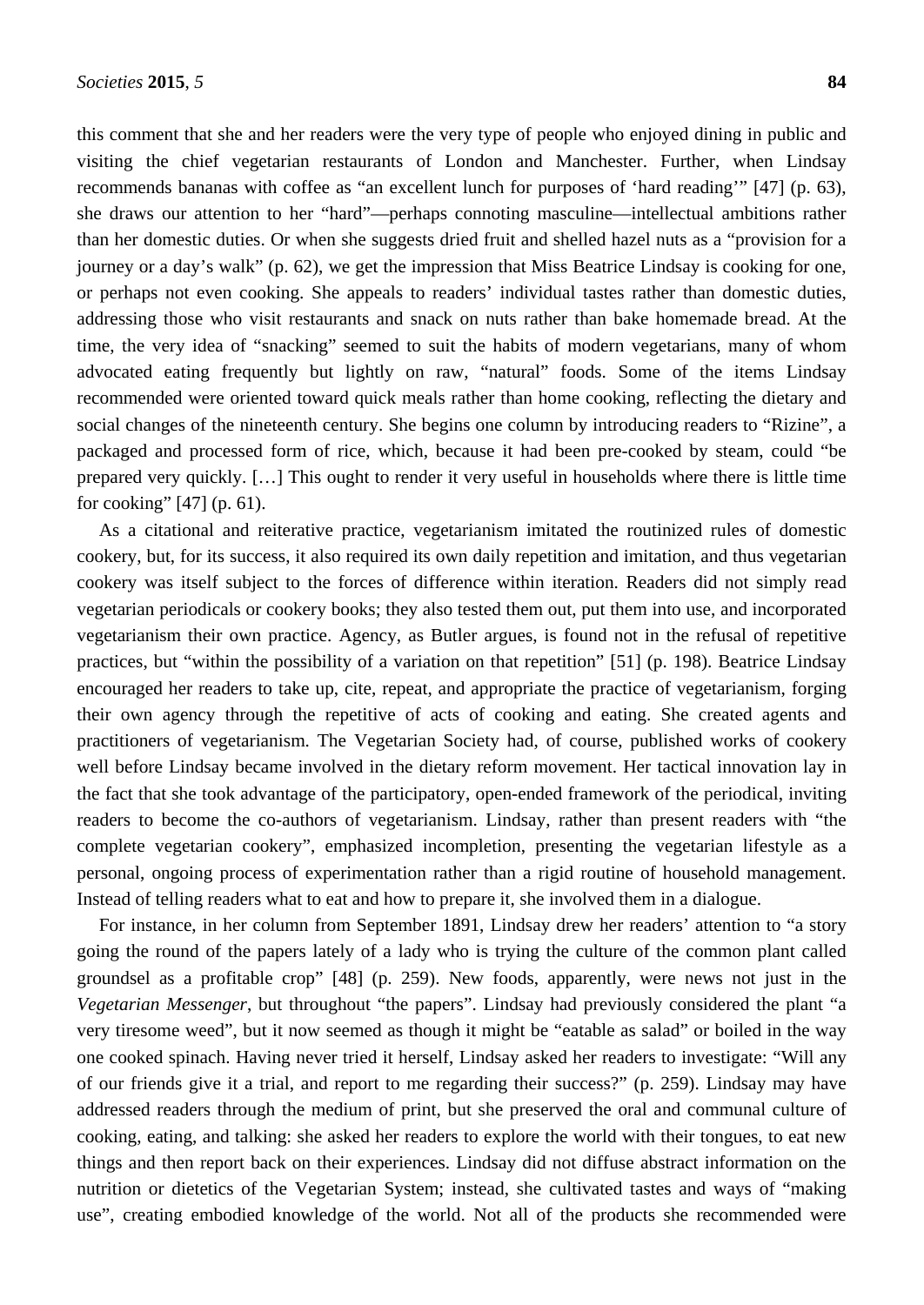imported; some, like groundsel, were native plants: "Another common weed I have always thought of as a possible subject of experiment—the chickweed" (p. 259). The vegetarian diet, as Lindsay presented it, was a continual experiment with one's local environment and with oneself. Readers, as I want to stress, were central to this process. Lindsay drew upon readers' experiences to constitute her columns, unifying experiments in eating with monthly periodical reading:

I shall be glad if any of my readers who meet with new or especially excellent food, will send me a small sample, or information as to where the foods in question may be obtained. It will be, of course, understood that I have tried all the different articles which I introduce to my readers; but probably individual tastes differ, and some may not like everything I recommend, while I, on the contrary, may dislike other articles that they might think worthy of notice. But since individual tastes differ, it is always an advantage to become acquainted with as many different varieties of food as possible [47] (p. 63).

Removing the professional anonymity of the editorial voice, Lindsay here creates a relationship of personal trust and intimacy with readers: she assures them that every article she recommends she has eaten herself, revealing a glimpse into her private life. Tastes differ, as Lindsay recognized, and rather than seek to dictate the diets of readers, she created a dialogue that, because of the serial form of the periodical, could carry on over several issues, keeping readers interested and engaged in on-going vegetarian experiments. The ability "to become acquainted with as many different varieties of food as possible" was a privilege and product of the late-Victorian consumer society. But, as I am suggesting, Lindsay used the exploration of individual tastes and the consumerist desire for novelty to realize her own moral ends. Moving away from the asceticism of earlier vegetarians, Lindsay and her readers constructed a new understanding of what it meant to be and live as a vegetarian, constituting what Lauren Berlant and Barbara Green discuss as "an intimate public sphere" [52,53], a community of strangers mediated by common texts and the consumption of similar things. Together they transformed the negative critique of flesh consumption into a positive technology of self-care, and used themselves as the testing ground to expose the epistemological, ontological, and moral limitations of their time.

#### **5. Conclusions**

If, by way of conclusion, we read Lindsay's columns on vegetarian experimentation in relation to the correspondence published in the same issues of the *Vegetarian Messenger*, we can see how the periodical, rather than simply instruct its readers in vegetarianism, provided the infrastructure for readers, writers, and editors of both genders and from across the country to share their practical experiences, daily meal plans, and favourite recipes. As Barbara Green argues in relation to feminist periodicals, letters columns "provided room for a discourse of self-disclosure that enabled the production of new subjectivities" [53] (p. 464). The autobiographical discourse in the pages of vegetarian periodicals brought together a community that was based upon the exchange and communion of food. Self-disclosure in letters columns allowed individuals to publicize their private trials with the diet and test out the identity of "the vegetarian." For instance, joining an ongoing conversation, Mrs. Harrison wrote in the January 1891 issue, "I have the pleasure of adding my testimony with that of the others, to the good of Vegetarianism […] I am willing to correspond with, or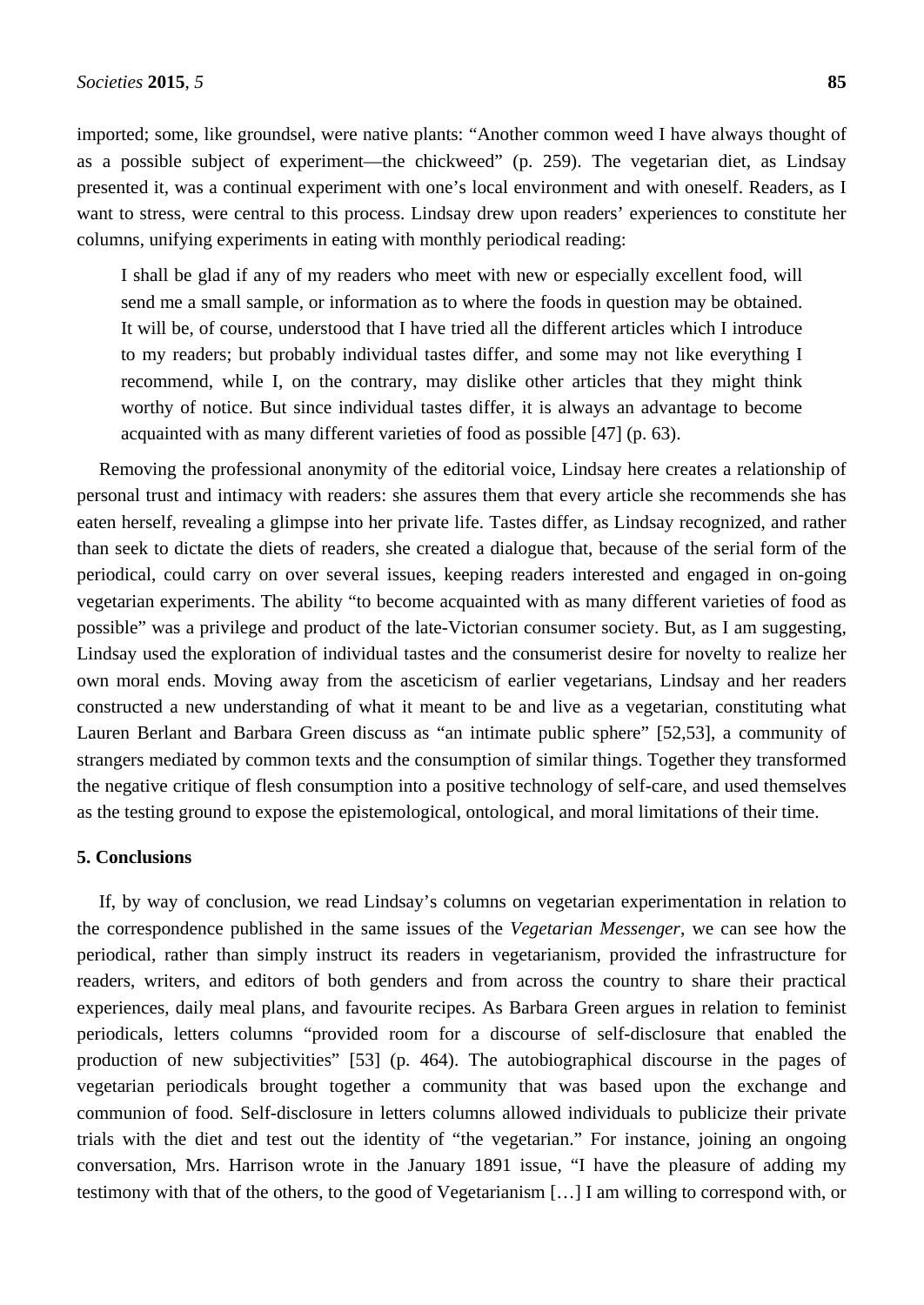send recipes, or visit anyone so desiring it" [54] (p. 21). Similarly, Hanah Thorton, of Chestnut Cottage, Great Haughton, St. Neots, wrote in to "beg to add my testimony to that of Mrs. Ida Devade, 6, Fawcitt Terrace, Southsea, that I have proved Vegetarianism the most healthful way of living" [55] (p. 26). Correspondence collapsed distances, creating the impression of a direct link between the addresses of isolated vegetarians. By accumulating their testimony together, and by sharing their recipes and personal regimens, readers such as Hanah Thorton and Ida Devade lent support to each other and created a community. Crucially, the publication of their letters also gave them the opportunity to see their own dietetic experiments reflected back at them in the print, affirming their personal agency and providing a model for others to take up and follow: as Hanah Thorton claims, "*I* have proved Vegetarianism", emphasizing her own agency and individual contribution to the cause as well as publicly declaring her adherence to vegetarianism. The periodical format, which invited the engagement and participation of its readers, helped to create this forum in which readers, by contributing to the content of the vegetarian periodical, were also contributing to the creation of themselves and the meaning of vegetarianism. Their narratives of converting to a fleshless diet were acts of self-creation that not only gave substance to the new subjectivity offered in journal's title, the *Vegetarian*, but also made self-care a political exercise. The participatory nature of the periodical was critical to the formation of vegetarian subjects. By proving vegetarianism as the most healthful way of living, individuals like Hanah Thorton also bound themselves to this way of living and the vegetarian identity. The discussion and dissemination of vegetarianism in the nineteenth century worked through the proliferation of agency rather than the disciplining of desires.

#### **Acknowledgments**

I would like to thank the Vegetarian Society for allowing me to conduct research in their archives, Susan Furmage for her help with Beatrice Lindsay, Chloe Taylor for her editorial advice, and my reviewers for their suggestions.

# **Conflicts of Interests**

The author declares no conflict of interest.

#### **References**

- 1. Anonymous. General. *Diet. Ref. Veg. Mess.* **1883**, *9*, 200.
- 2. Anonymous. Executive committee. *Diet. Ref. Veg. Mess.* **1885**, *12*, 256.
- 3. Lindsay, B. On the Avian Sternum. *Proc. Zool. Soc. Lond.* **1885**, *53*, 684–716.
- 4. Lindsay, B. *An Introduction to the Study of Zoology*; Swan Sonnenschein & Co: London: UK, 1895.
- 5. Lindsay, B. *The Story of Animal Life*; George Newness Ltd.: London, UK, 1902.
- *6.* De Certeau, M.; Luce, G.; Pierre, M. *The Practice of Everyday Life, Volume Two: Living and Cooking*; Timothy, J.T., Ed.; University of Minnesota Press: Minneapolis, MN, USA, 1998.
- 7. Singer, P. Preface. In *Animals' Rights Considered in Relation to Social Progress*; The Society for Animal Rights: Clarks Summit, PA, USA, 1980.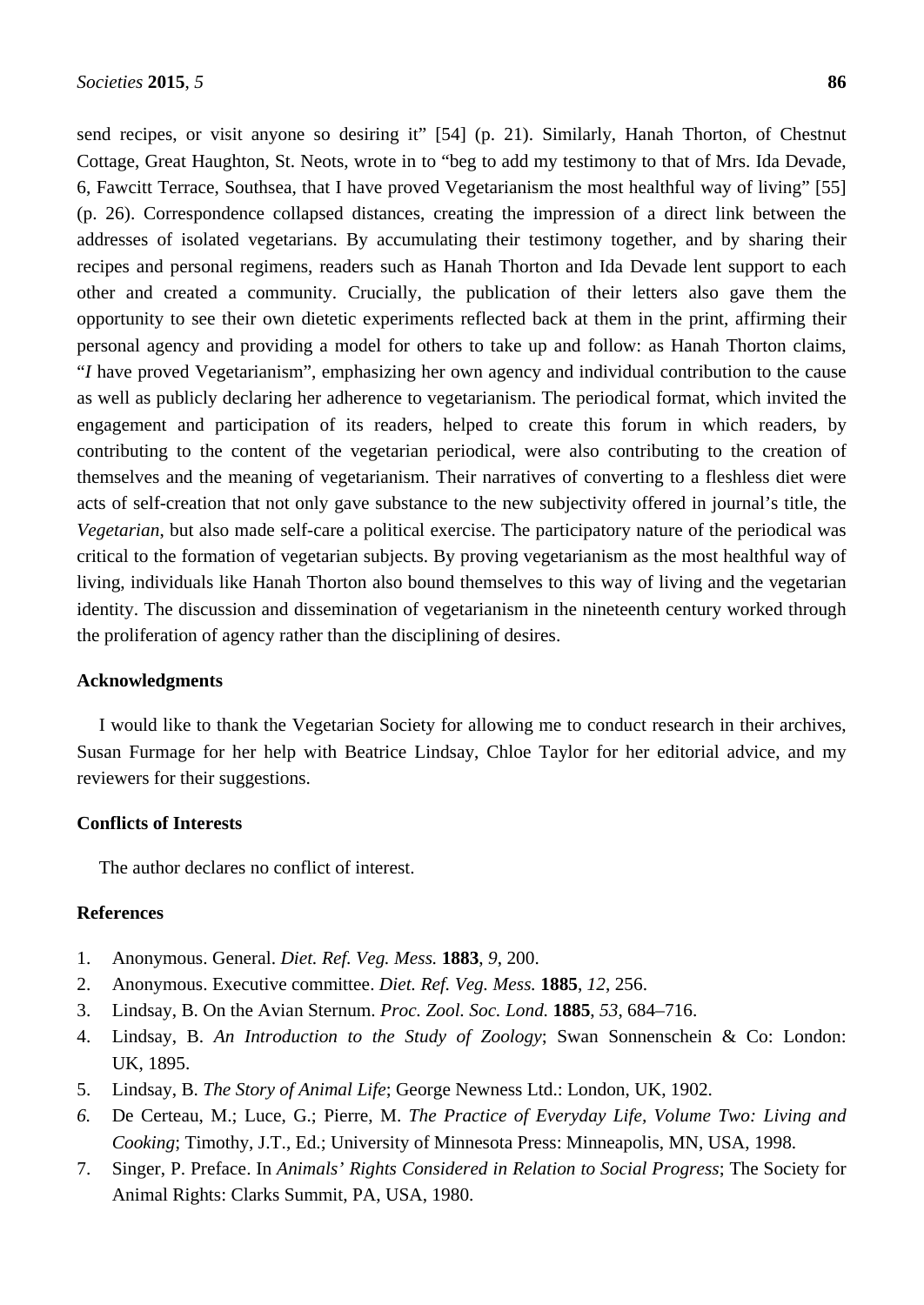- 8. Turner, M. Periodical Time in the Nineteenth Century. *Media History* **2002**, *8*, 183–196.
- 9. Mussell, J. *Nineteenth Century Press in the Digital Age*; Palgrave: Basingstoke, UK, 2012.
- 10. Brake, L. *Print in Transition: Studies in Media and Book History*; Palgrave Macmillan: Basingstoke, UK, 2001.
- 11. Lee, A.J. *The Origins of the Popular Press in England: 1855–1914*; Rowman and Littlefield: London, UK, 1976.
- 12. Tusan, M. *Making the News: Gender and Journalism in Modern Britain*; University of Illinois Press: Chicago, IL, USA, 2005.
- 13. Perren, R. *Taste, Trade and Technology: The Development of the International Meat Industry Since 1840*; Ashgate Press: Aldershot, UK, 2006.
- 14. Showalter, E. *Sexual Anarchy: Gender and Culture at the Fin de Siècle*; Penguin: New York, NY, USA, 1990.
- 15. Elston, M.A. *Women and Anti-Vivisection in Victorian England, 1870–1900*; Nicolaas, A.R., Ed.; Croom Helm: London, UK, 1987; pp. 259–293.
- 16. Richards, T. *The Commodity Culture of Victorian England: Advertising and Spectacle, 1851–1914*; Stanford University Press: Stanford, CA, USA, 1990.
- 17. Beetham, M. *A Magazine of Her Own: Domesticity and Desire in the Woman's Magazine, 1800–1914*; Routledge: London, UK, 1996.
- 18. Butler, J. *Bodies That Matter: On the Discursive Limits of Sex*; Routledge: New York, NY, USA, 1993.
- 19. McLuhan, M. *Understanding Media*, 2nd ed.; Signet: New York, NY, USA, 1964.
- 20. Bruce, F.J. Helpful Hints to Vegetarians. *Veg. Mess.* **1893**, *7*, 87–94.
- 21. Lightman, B. The Popularization of Evolution and Victorian Culture. In *Evolution and Victorian Culture*; Lightman, B., Zon, B., Eds.; University of Cambridge Press: Cambridge, UK, 2014; pp. 286–311.
- 22. Lindsay, B. Vegetarianism and Higher Life. In *Manchester Vegetarian Lectures: First Series*; Axon, W., Ed.; The Vegetarian Society: Manchester, UK, 1888; pp. 42–47.
- 23. Lindsay, B. Man Not Carnivorous. In *Manchester Vegetarian Lectures: First Series*; Axon, W., Ed.; The Vegetarian Society: Manchester, UK, 1888; pp. 69–77.
- 24. Butler, J. *Giving an Account of Oneself*; Fordham University Press: New York, NY, USA, 2005.
- 25. Jenkins, S. Returning the Ethical and Political to Animal Studies. *Hypatia* **2012**, *27*, 504–510.
- 26. Derrida, J.; Roudinesco, E. *For What Tomorrow… A Dialogue*; Fort, J., Ed.; Stanford University Press: Stanford, CA, USA, 2004.
- 27. Anonymous. Annual Meeting of the Vegetarian Society. *Veg. Mess.* **1893**, *7*, 398–419.
- 28. Kingsford, A. Lecture on Some Aspect of the Vegetarian Question. *Diet. Reform. Veg. Mess.* **1875**, *15*, 4–6.
- 29. Bruce, F.J. Vegetarianism in the Household. *Veg. Mess.* **1891**, *5*, 350–358.
- 30. Gleadle, K. 'The Age of Physiological Reformers': Rethinking Gender and Domesticity in the Age of Reform. In *Rethinking the Age of Reform*; Burns, A., Innes, J., Eds.; Cambridge University Press: Cambridge, UK, 2003.
- 31. Taylor, C. Foucault and the Ethics of Eating. *Foucault Stud.* **2010**, *9*, 71–88.